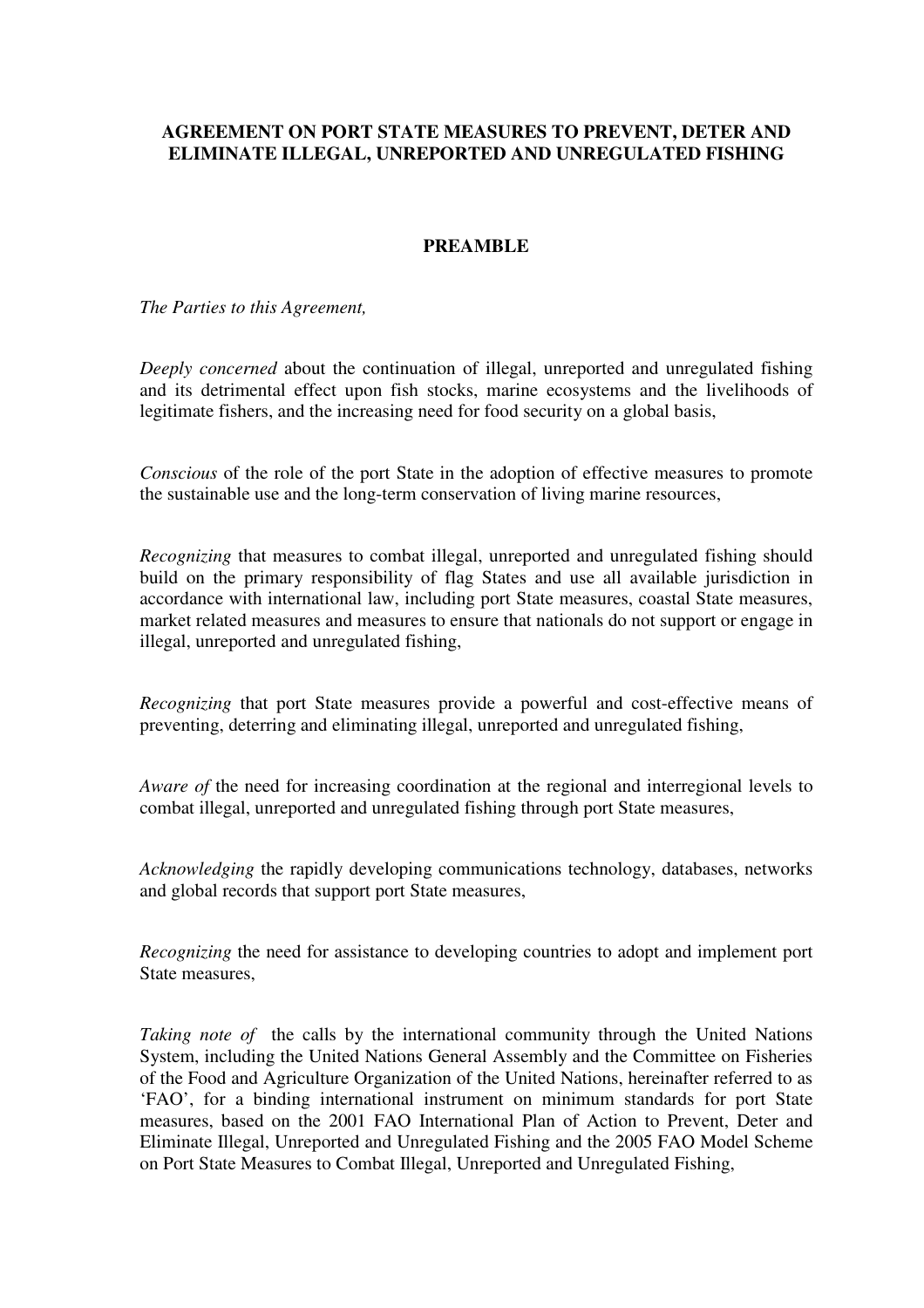*Bearing in mind* that, in the exercise of their sovereignty over ports located in their territory, States may adopt more stringent measures, in accordance with international law,

*Recalling* the relevant provisions of the United Nations Convention on the Law of the Sea of 10 December 1982, hereinafter referred to as the 'Convention',

*Recalling* the Agreement for the Implementation of the Provisions of the United Nations Convention on the Law of the Sea of 10 December 1982 relating to the Conservation and Management of Straddling Fish Stocks and Highly Migratory Fish Stocks of 4 December 1995, the Agreement to Promote Compliance with International Conservation and Management Measures by Fishing Vessels on the High Seas of 24 November 1993 and the 1995 FAO Code of Conduct for Responsible Fisheries,

*Recognizing* the need to conclude an international agreement within the framework of FAO, under Article XIV of the FAO Constitution,

*Have agreed as follows:* 

#### **PART 1**

## **GENERAL PROVISIONS**

## **Article 1**

#### **Use of terms**

For the purposes of this Agreement:

- (a) "conservation and management measures" means measures to conserve and manage living marine resources that are adopted and applied consistently with the relevant rules of international law including those reflected in the Convention;
- (b) "fish" means all species of living marine resources, whether processed or not;
- (c) "fishing" means searching for, attracting, locating, catching, taking or harvesting fish or any activity which can reasonably be expected to result in the attracting, locating, catching, taking or harvesting of fish;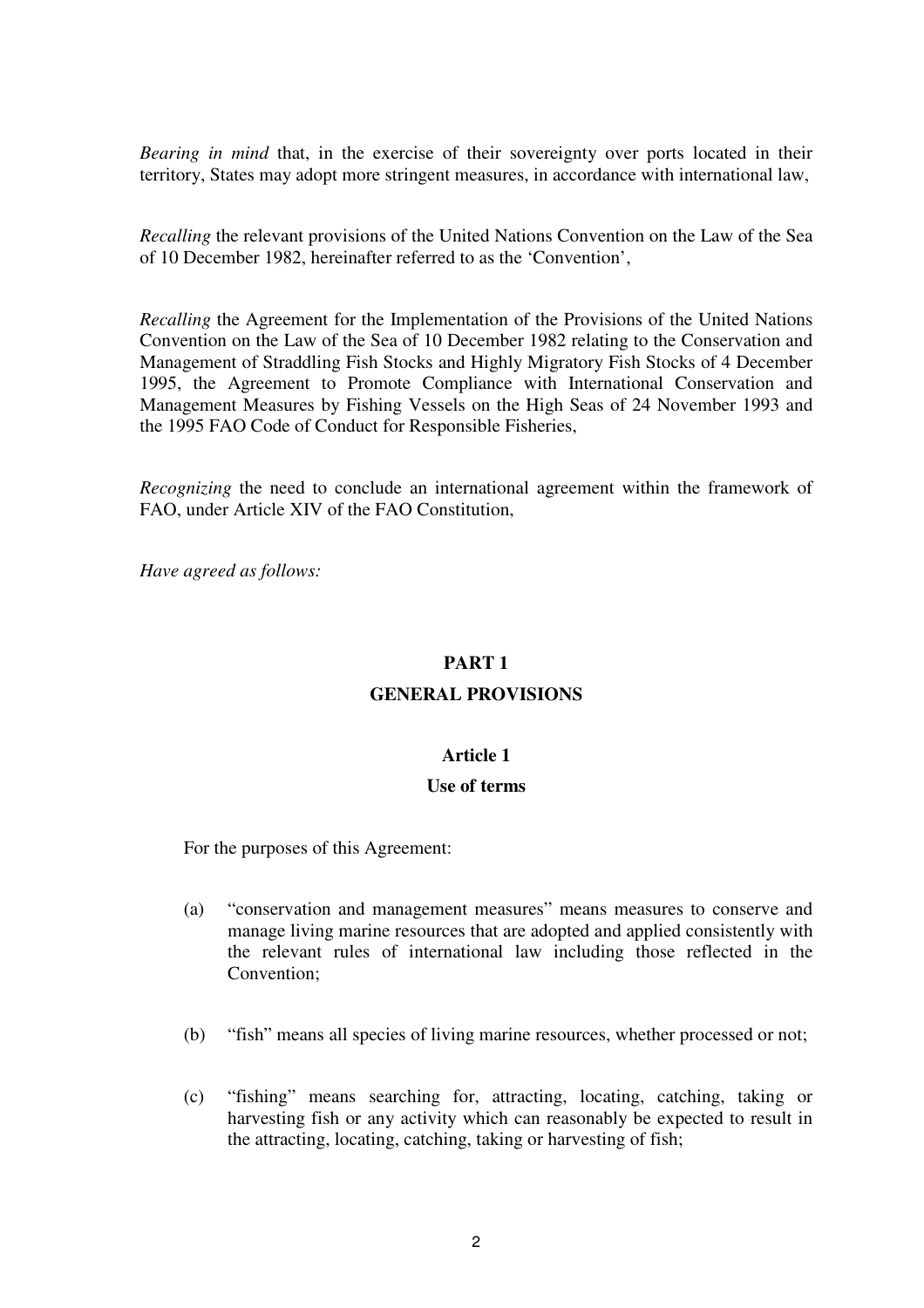- (d) "fishing related activities" means any operation in support of, or in preparation for, fishing, including the landing, packaging, processing, transshipping or transporting of fish that have not been previously landed at a port, as well as the provisioning of personnel, fuel, gear and other supplies at sea;
- (e) "illegal, unreported and unregulated fishing" refers to the activities set out in paragraph 3 of the 2001 FAO International Plan of Action to Prevent, Deter and Eliminate Illegal, Unreported and Unregulated Fishing, hereinafter referred to as 'IUU fishing';
- (f) "Party" means a State or regional economic integration organization that has consented to be bound by this Agreement and for which this Agreement is in force;
- (g) "port" includes offshore terminals and other installations for landing, transshipping, packaging, processing, refuelling or resupplying;
- (h) "regional economic integration organization" means a regional economic integration organization to which its member States have transferred competence over matters covered by this Agreement, including the authority to make decisions binding on its member States in respect of those matters;
- (i) "regional fisheries management organization" means an intergovernmental fisheries organization or arrangement, as appropriate, that has the competence to establish conservation and management measures; and
- (j) "vessel" means any vessel, ship of another type or boat used for, equipped to be used for, or intended to be used for, fishing or fishing related activities.

# **Objective**

 The objective of this Agreement is to prevent, deter and eliminate IUU fishing through the implementation of effective port State measures, and thereby to ensure the long-term conservation and sustainable use of living marine resources and marine ecosystems.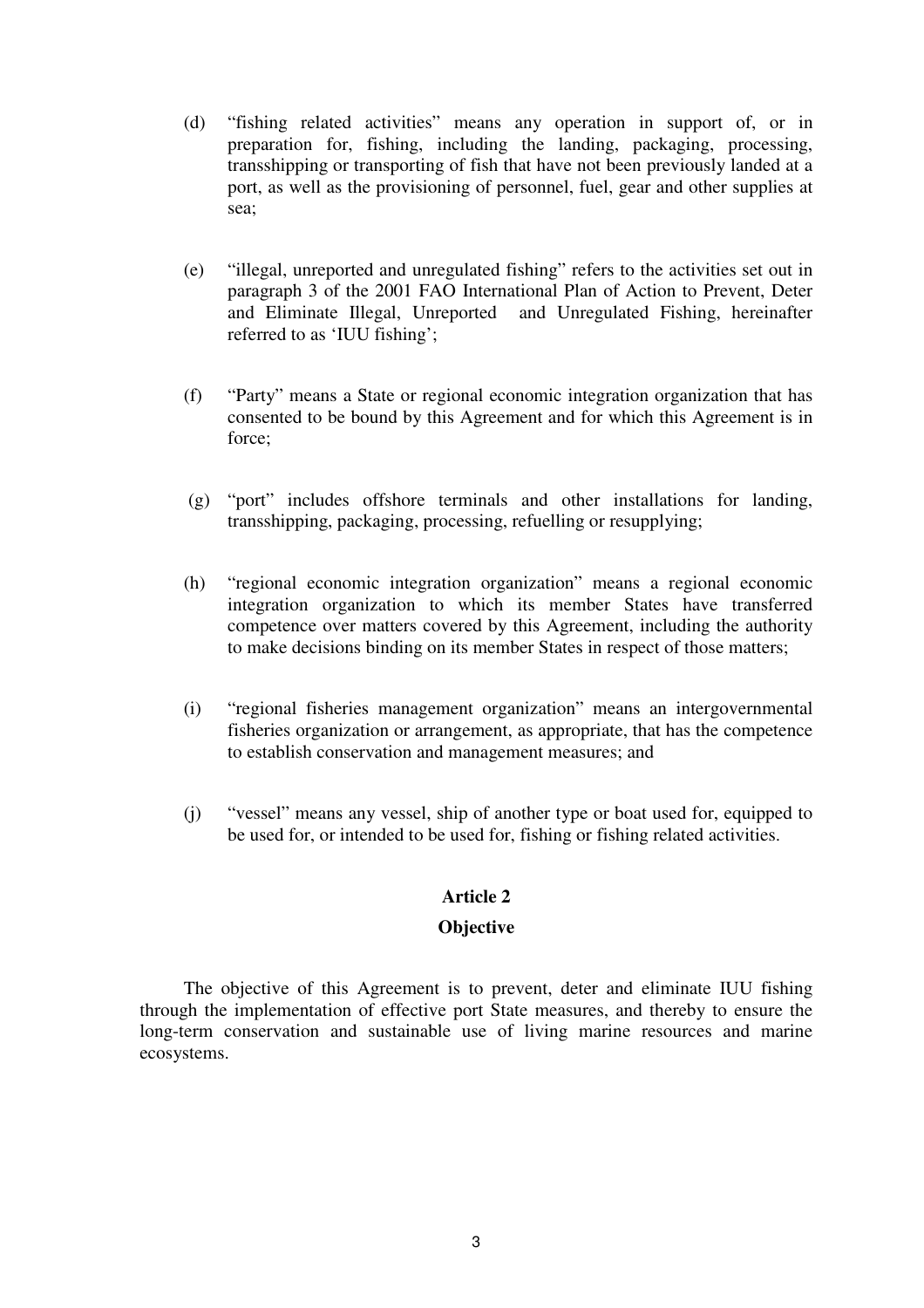## **Application**

1. Each Party shall, in its capacity as a port State, apply this Agreement in respect of vessels not entitled to fly its flag that are seeking entry to its ports or are in one of its ports, except for:

- (a) vessels of a neighbouring State that are engaged in artisanal fishing for subsistence, provided that the port State and the flag State cooperate to ensure that such vessels do not engage in IUU fishing or fishing related activities in support of such fishing ; and
- (b) container vessels that are not carrying fish or, if carrying fish, only fish that have been previously landed, provided that there are no clear grounds for suspecting that such vessels have engaged in fishing related activities in support of IUU fishing.

2. A Party may, in its capacity as a port State, decide not to apply this Agreement to vessels chartered by its nationals exclusively for fishing in areas under its national jurisdiction and operating under its authority therein. Such vessels shall be subject to measures by the Party which are as effective as measures applied in relation to vessels entitled to fly its flag.

3. This Agreement shall apply to fishing conducted in marine areas that is illegal, unreported or unregulated, as defined in Article 1(e) of this Agreement, and to fishing related activities in support of such fishing.

4. This Agreement shall be applied in a fair, transparent and non-discriminatory manner, consistent with international law.

5. As this Agreement is global in scope and applies to all ports, the Parties shall encourage all other entities to apply measures consistent with its provisions. Those that may not otherwise become Parties to this Agreement may express their commitment to act consistently with its provisions.

# **Article 4**

## **Relationship with international law and other international instruments**

1. Nothing in this Agreement shall prejudice the rights, jurisdiction and duties of Parties under international law. In particular, nothing in this Agreement shall be construed to affect: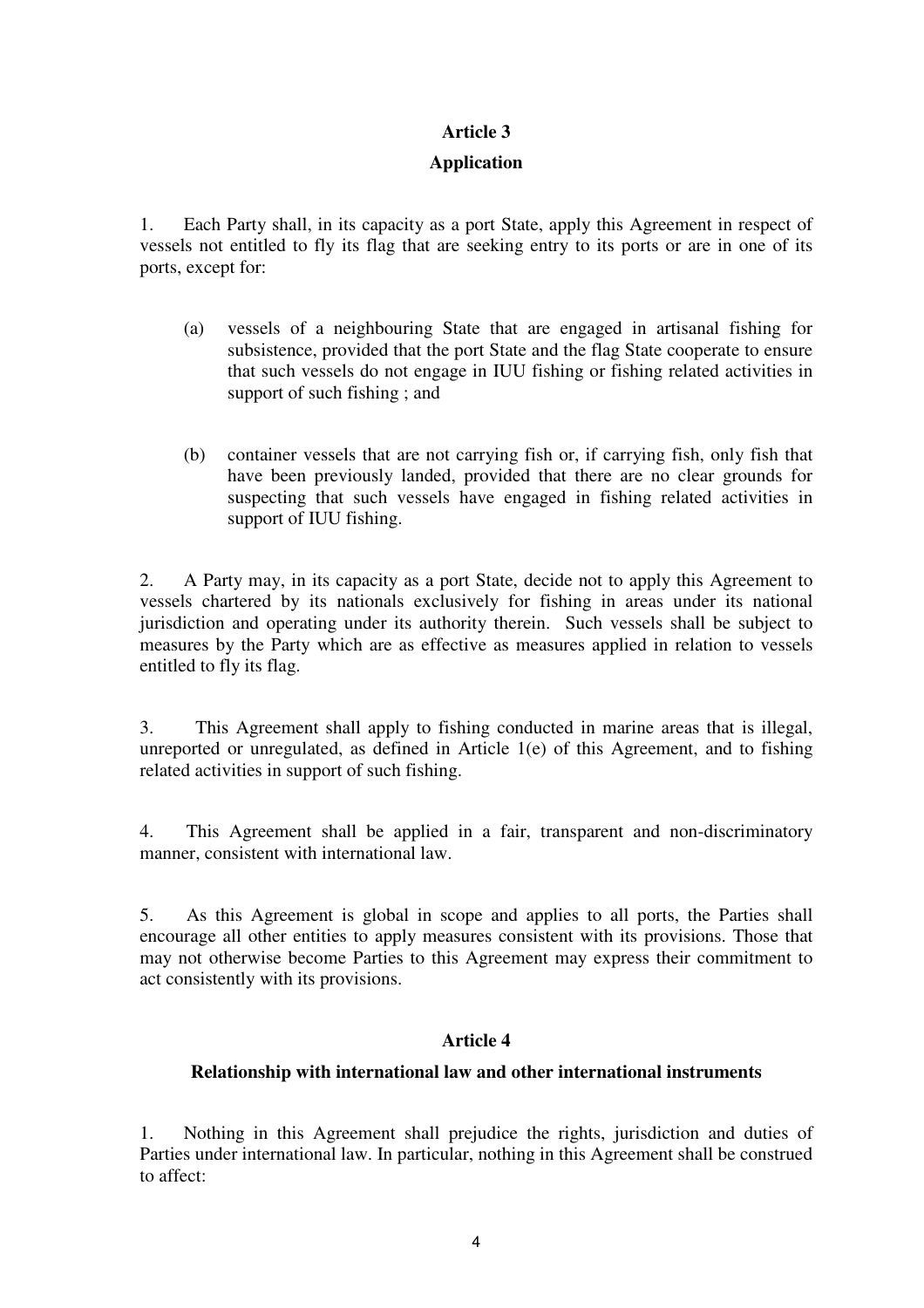- (a) the sovereignty of Parties over their internal, archipelagic and territorial waters or their sovereign rights over their continental shelf and in their exclusive economic zones;
- (b) the exercise by Parties of their sovereignty over ports in their territory in accordance with international law, including their right to deny entry thereto as well as to adopt more stringent port State measures than those provided for in this Agreement, including such measures adopted pursuant to a decision of a regional fisheries management organization.

2. In applying this Agreement, a Party does not thereby become bound by measures or decisions of, or recognize, any regional fisheries management organization of which it is not a member.

3. In no case is a Party obliged under this Agreement to give effect to measures or decisions of a regional fisheries management organization if those measures or decisions have not been adopted in conformity with international law.

4. This Agreement shall be interpreted and applied in conformity with international law taking into account applicable international rules and standards, including those established through the International Maritime Organization, as well as other international instruments.

5. Parties shall fulfil in good faith the obligations assumed pursuant to this Agreement and shall exercise the rights recognized herein in a manner that would not constitute an abuse of right.

# **Article 5**

## **Integration and coordination at the national level**

Each Party shall, to the greatest extent possible:

- (a) integrate or coordinate fisheries related port State measures with the broader system of port State controls;
- (b) integrate port State measures with other measures to prevent, deter and eliminate IUU fishing and fishing related activities in support of such fishing, taking into account as appropriate the 2001 FAO International Plan of Action to Prevent, Deter and Eliminate Illegal, Unreported and Unregulated Fishing; and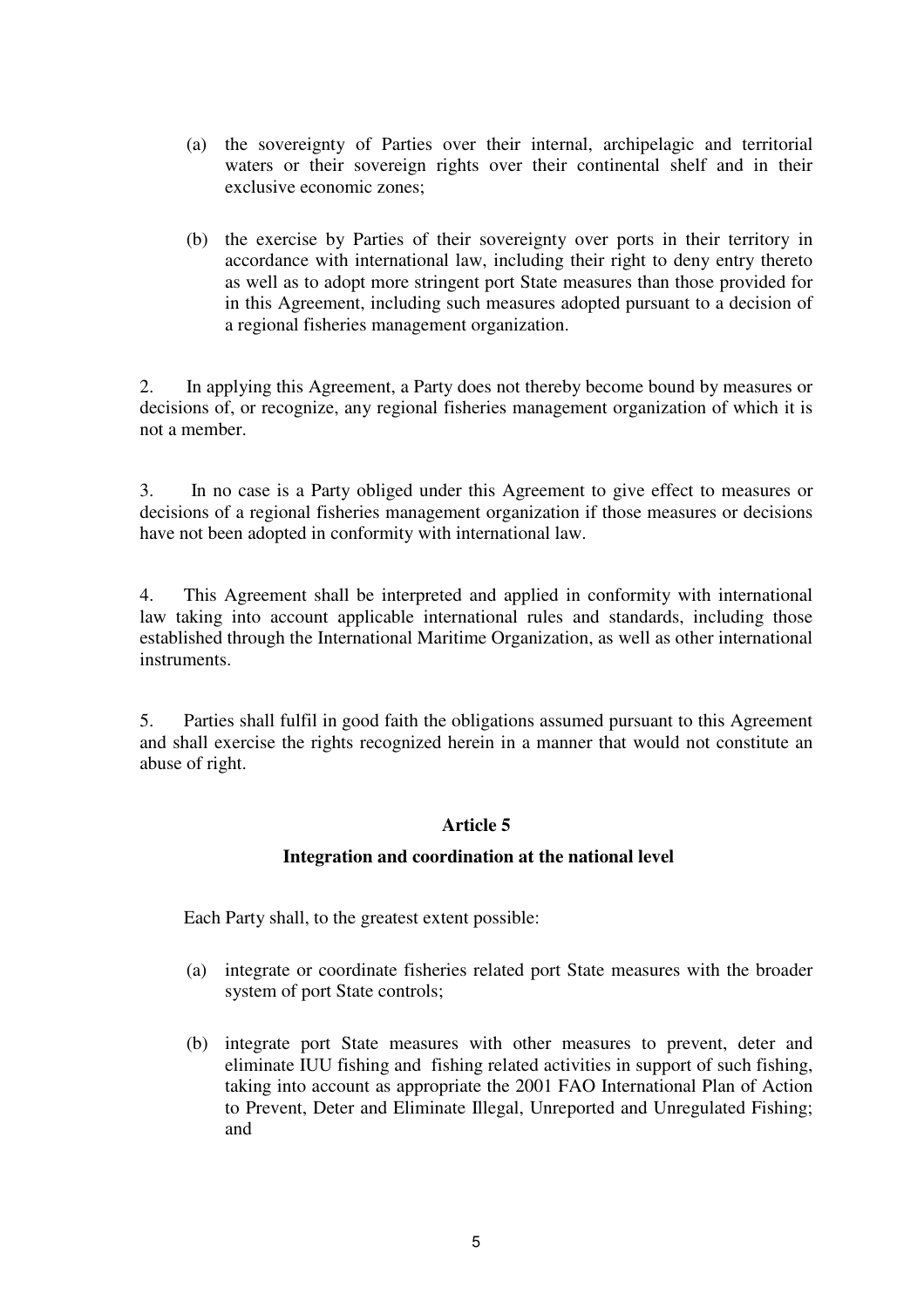(c) take measures to exchange information among relevant national agencies and to coordinate the activities of such agencies in the implementation of this Agreement.

# **Article 6**

# **Cooperation and exchange of information**

1. In order to promote the effective implementation of this Agreement and with due regard to appropriate confidentiality requirements, Parties shall cooperate and exchange information with relevant States, FAO, other international organizations and regional fisheries management organizations, including on the measures adopted by such regional fisheries management organizations in relation to the objective of this Agreement.

2. Each Party shall, to the greatest extent possible, take measures in support of conservation and management measures adopted by other States and other relevant international organizations.

3. Parties shall cooperate, at the subregional, regional and global levels, in the effective implementation of this Agreement including, where appropriate, through FAO or regional fisheries management organizations and arrangements.

## **PART 2**

# **ENTRY INTO PORT**

# **Article 7**

## **Designation of ports**

1. Each Party shall designate and publicize the ports to which vessels may request entry pursuant to this Agreement. Each Party shall provide a list of its designated ports to FAO, which shall give it due publicity.

2. Each Party shall, to the greatest extent possible, ensure that every port designated and publicized in accordance with paragraph 1 of this Article has sufficient capacity to conduct inspections pursuant to this Agreement.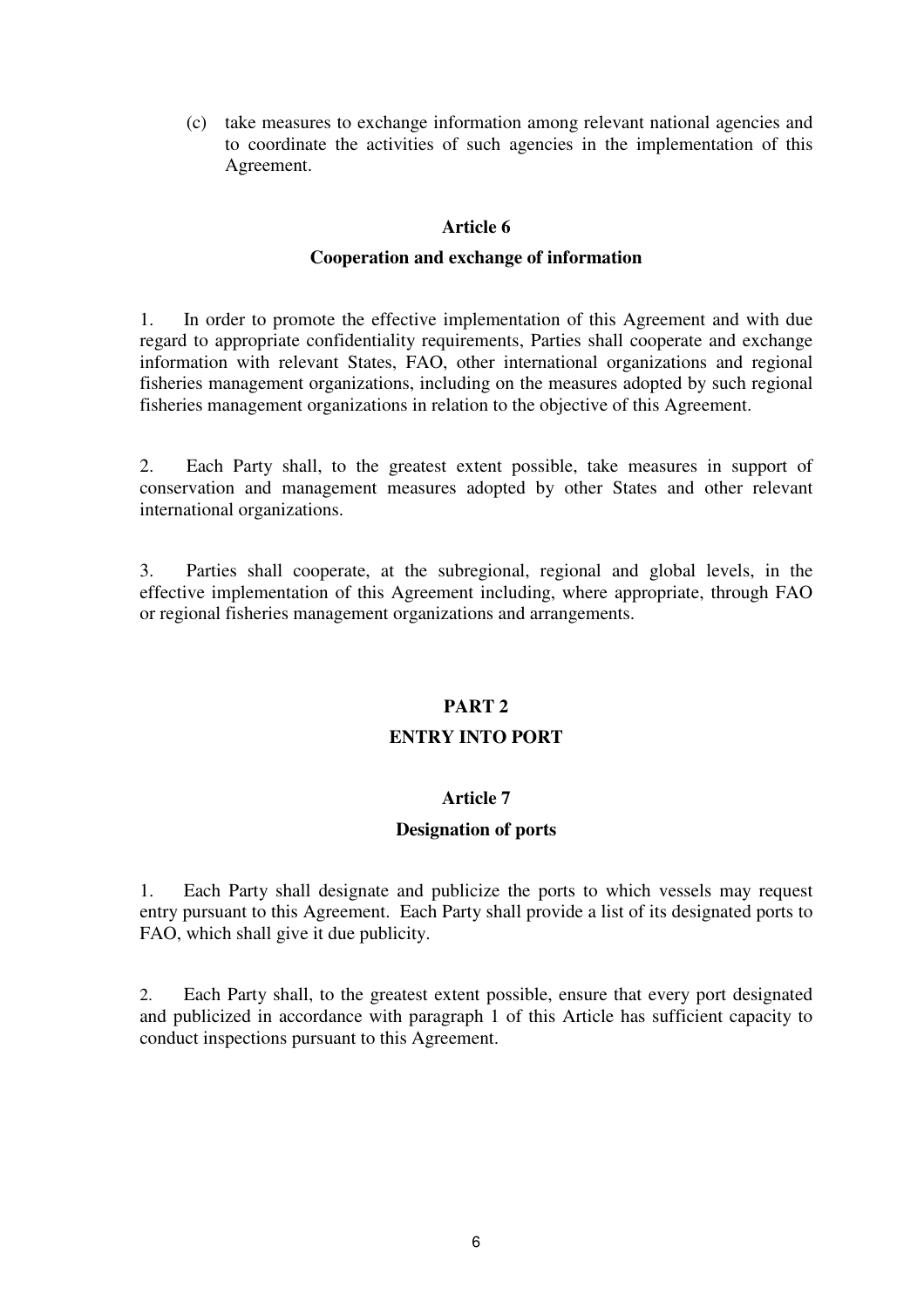#### **Advance request for port entry**

1. Each Party shall require, as a minimum standard, the information requested in Annex A to be provided before granting entry to a vessel to its port.

2. Each Party shall require the information referred to in paragraph 1 of this Article to be provided sufficiently in advance to allow adequate time for the port State to examine such information.

## **Article 9**

## **Port entry, authorization or denial**

1. After receiving the relevant information required pursuant to Article 8, as well as such other information as it may require to determine whether the vessel requesting entry into its port has engaged in IUU fishing or fishing related activities in support of such fishing, each Party shall decide whether to authorize or deny the entry of the vessel into its port and shall communicate this decision to the vessel or to its representative.

2. In the case of authorization of entry, the master of the vessel or the vessel's representative shall be required to present the authorization for entry to the competent authorities of the Party upon the vessel's arrival at port.

3. In the case of denial of entry, each Party shall communicate its decision taken pursuant to paragraph 1 of this Article to the flag State of the vessel and, as appropriate and to the extent possible, relevant coastal States, regional fisheries management organizations and other international organizations.

4. Without prejudice to paragraph 1 of this Article, when a Party has sufficient proof that a vessel seeking entry into its port has engaged in IUU fishing or fishing related activities in support of such fishing, in particular the inclusion of a vessel on a list of vessels having engaged in such fishing or fishing related activities adopted by a relevant regional fisheries management organization in accordance with the rules and procedures of such organization and in conformity with international law, the Party shall deny that vessel entry into its ports, taking into due account paragraphs 2 and 3 of Article 4.

5. Notwithstanding paragraphs 3 and 4 of this Article, a Party may allow entry into its ports of a vessel referred to in those paragraphs exclusively for the purpose of inspecting it and taking other appropriate actions in conformity with international law which are at least as effective as denial of port entry in preventing, deterring and eliminating IUU fishing and fishing related activities in support of such fishing.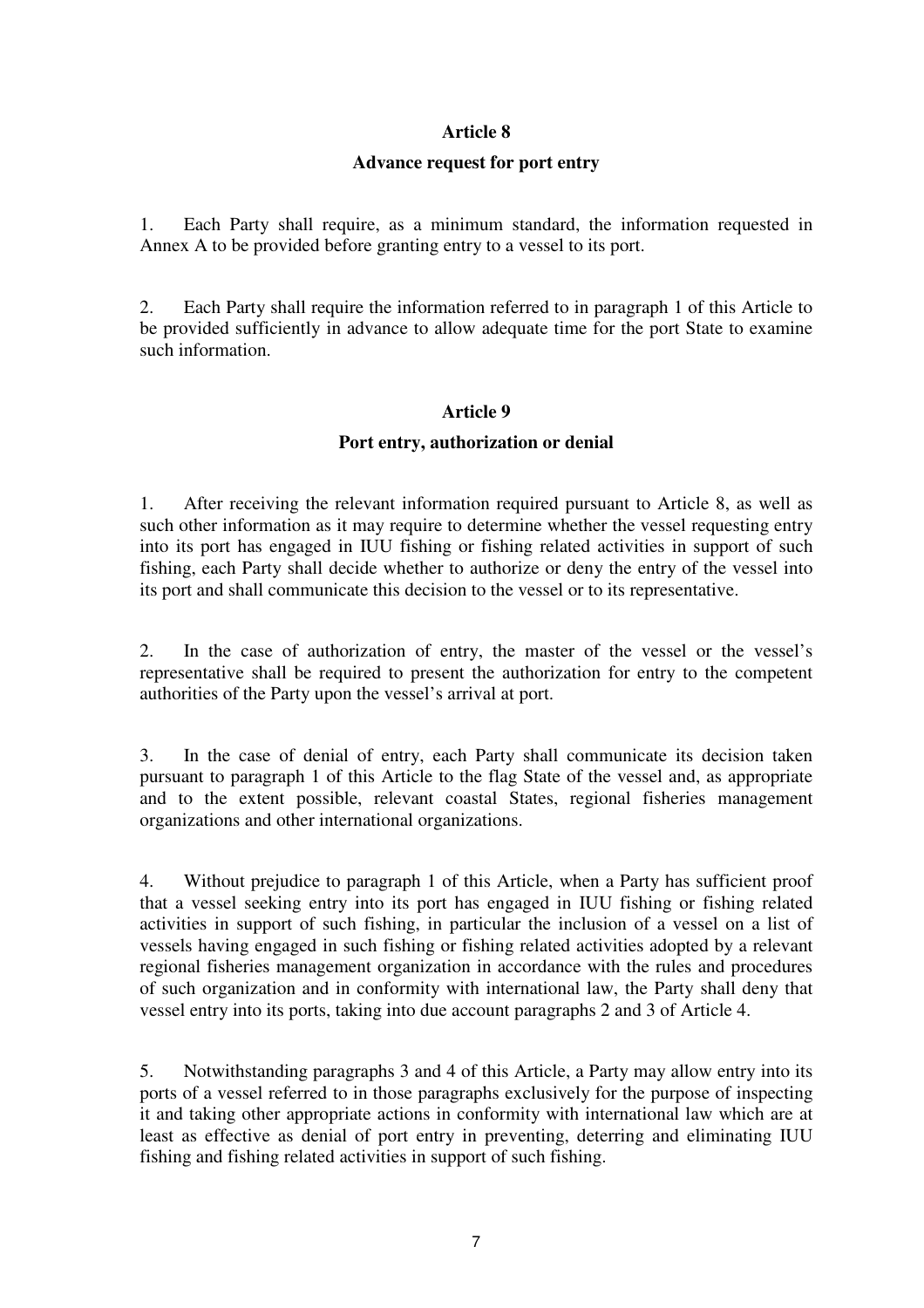6. Where a vessel referred to in paragraph 4 or 5 of this Article is in port for any reason, a Party shall deny such vessel the use of its ports for landing, transshipping, packaging, and processing of fish and for other port services including, *inter alia*, refuelling and resupplying, maintenance and drydocking. Paragraphs 2 and 3 of Article 11 apply *mutatis mutandis* in such cases. Denial of such use of ports shall be in conformity with international law.

#### **Article 10**

#### **Force majeure or distress**

 Nothing in this Agreement affects the entry of vessels to port in accordance with international law for reasons of force majeure or distress, or prevents a port State from permitting entry into port to a vessel exclusively for the purpose of rendering assistance to persons, ships or aircraft in danger or distress.

# **PART 3 USE OF PORTS**

#### **Article 11**

#### **Use of ports**

1. Where a vessel has entered one of its ports, a Party shall deny, pursuant to its laws and regulations and consistent with international law, including this Agreement, that vessel the use of the port for landing, transshipping, packaging and processing of fish that have not been previously landed and for other port services, including, *inter alia*, refuelling and resupplying, maintenance and drydocking, if:

- (a) the Party finds that the vessel does not have a valid and applicable authorization to engage in fishing or fishing related activities required by its flag State;
- (b) the Party finds that the vessel does not have a valid and applicable authorization to engage in fishing or fishing related activities required by a coastal State in respect of areas under the national jurisdiction of that State;
- (c) the Party receives clear evidence that the fish on board was taken in contravention of applicable requirements of a coastal State in respect of areas under the national jurisdiction of that State;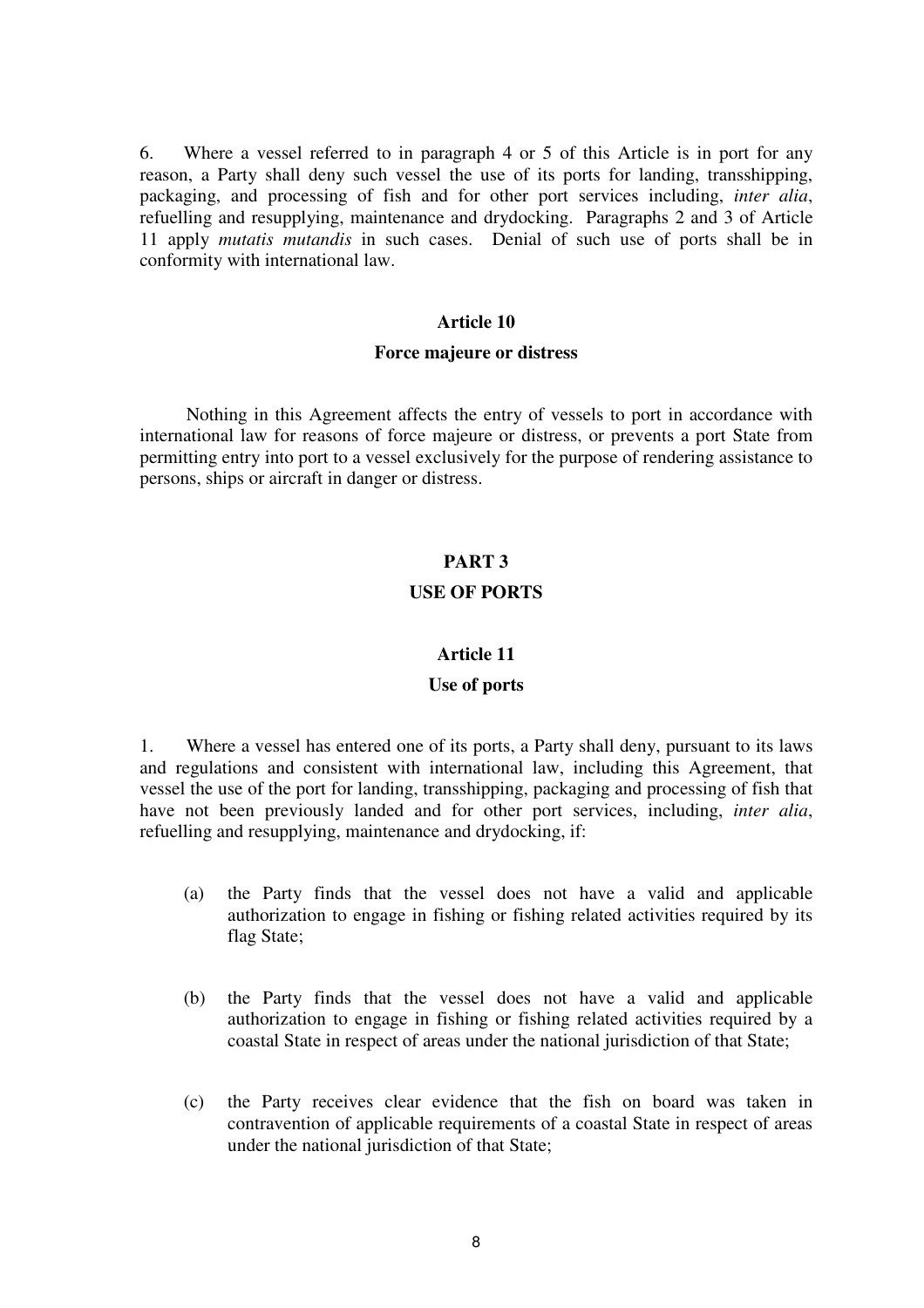- (d) the flag State does not confirm within a reasonable period of time, on the request of the port State, that the fish on board was taken in accordance with applicable requirements of a relevant regional fisheries management organization taking into due account paragraphs 2 and 3 of Article 4; or
- (e) the Party has reasonable grounds to believe that the vessel was otherwise engaged in IUU fishing or fishing related activities in support of such fishing, including in support of a vessel referred to in paragraph 4 of Article 9, unless the vessel can establish:
	- (i) that it was acting in a manner consistent with relevant conservation and management measures; or
	- (ii) in the case of provision of personnel, fuel, gear and other supplies at sea, that the vessel that was provisioned was not, at the time of provisioning, a vessel referred to in paragraph 4 of Article 9.

2. Notwithstanding paragraph 1 of this Article, a Party shall not deny a vessel referred to in that paragraph the use of port services:

- (a) essential to the safety or health of the crew or the safety of the vessel, provided these needs are duly proven, or
- (b) where appropriate, for the scrapping of the vessel.

3. Where a Party has denied the use of its port in accordance with this Article, it shall promptly notify the flag State and, as appropriate, relevant coastal States, regional fisheries management organizations and other relevant international organizations of its decision.

4. A Party shall withdraw its denial of the use of its port pursuant to paragraph 1 of this Article in respect of a vessel only if there is sufficient proof that the grounds on which use was denied were inadequate or erroneous or that such grounds no longer apply.

5. Where a Party has withdrawn its denial pursuant to paragraph 4 of this Article, it shall promptly notify those to whom a notification was issued pursuant to paragraph 3 of this Article.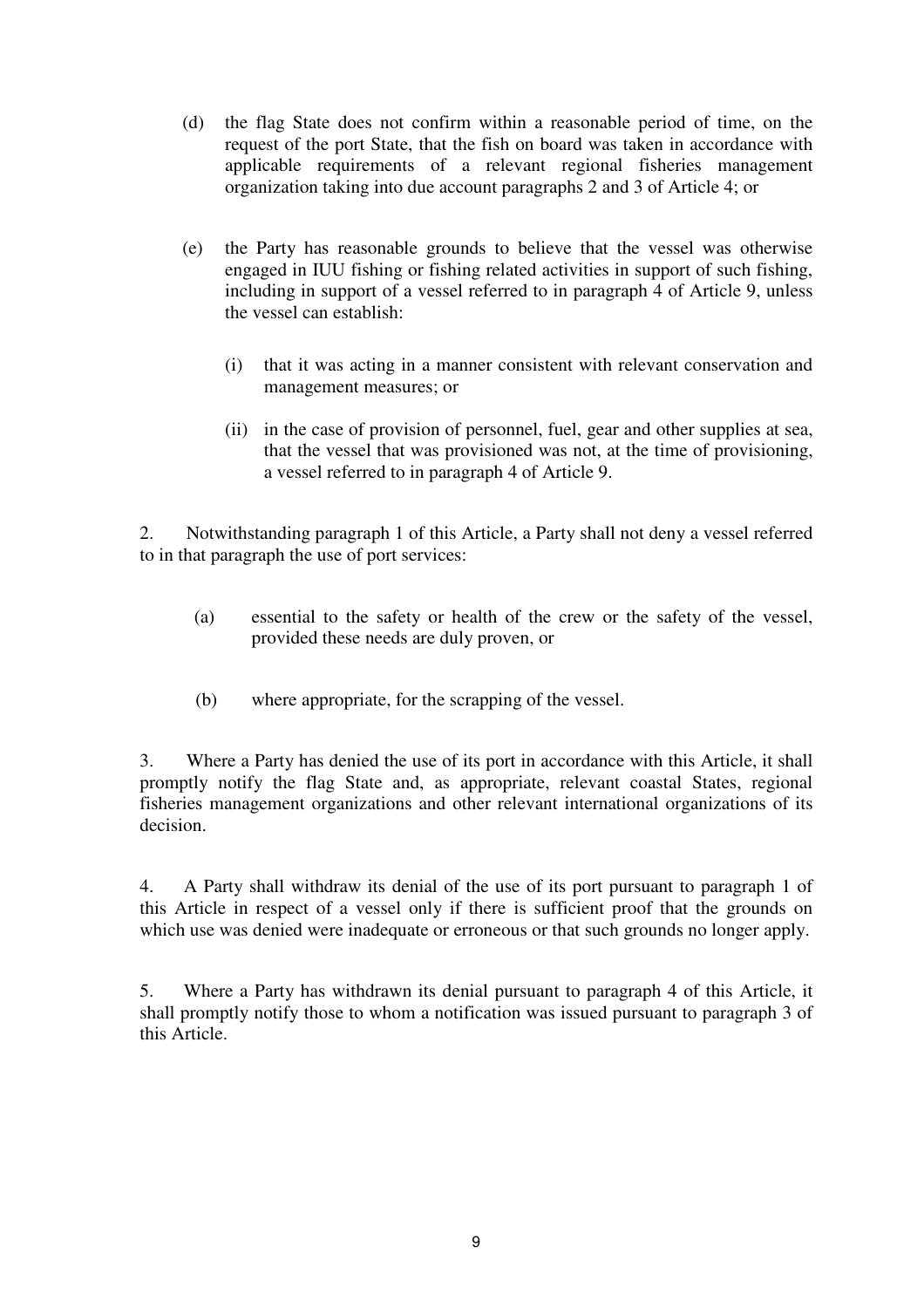#### **PART 4**

## **INSPECTIONS AND FOLLOW-UP ACTIONS**

## **Article 12**

#### **Levels and priorities for inspection**

1. Each Party shall inspect the number of vessels in its ports required to reach an annual level of inspections sufficient to achieve the objective of this Agreement.

2. Parties shall seek to agree on the minimum levels for inspection of vessels through, as appropriate, regional fisheries management organizations, FAO or otherwise.

- 3. In determining which vessels to inspect, a Party shall give priority to:
	- (a) vessels that have been denied entry or use of a port in accordance with this Agreement;
	- (b) requests from other relevant Parties, States or regional fisheries management organizations that particular vessels be inspected, particularly where such requests are supported by evidence of IUU fishing or fishing related activities in support of such fishing by the vessel in question; and
	- (c) other vessels for which there are clear grounds for suspecting that they have engaged in IUU fishing or fishing related activities in support of such fishing.

## **Article 13**

## **Conduct of inspections**

1. Each Party shall ensure that its inspectors carry out the functions set forth in Annex B as a minimum standard.

- 2. Each Party shall, in carrying out inspections in its ports:
	- (a) ensure that inspections are carried out by properly qualified inspectors authorized for that purpose, having regard in particular to Article 17;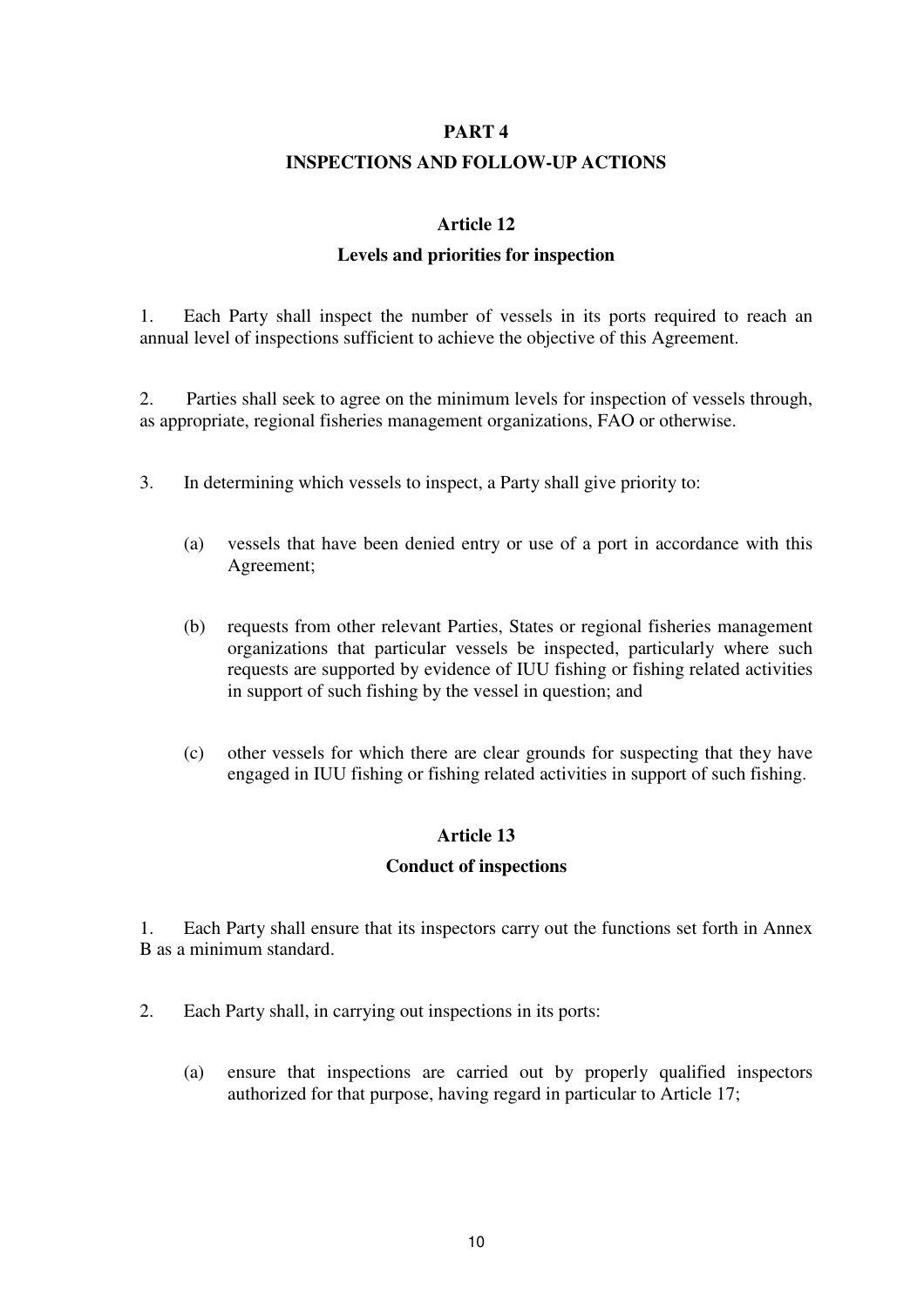- (b) ensure that, prior to an inspection, inspectors are required to present to the master of the vessel an appropriate document identifying the inspectors as such;
- (c) ensure that inspectors examine all relevant areas of the vessel, the fish on board, the nets and any other gear, equipment, and any document or record on board that is relevant to verifying compliance with relevant conservation and management measures;
- (d) require the master of the vessel to give inspectors all necessary assistance and information, and to present relevant material and documents as may be required, or certified copies thereof;
- (e) in case of appropriate arrangements with the flag State of the vessel, invite that State to participate in the inspection;
- (f) make all possible efforts to avoid unduly delaying the vessel to minimize interference and inconvenience, including any unnecessary presence of inspectors on board, and to avoid action that would adversely affect the quality of the fish on board;
- (g) make all possible efforts to facilitate communication with the master or senior crew members of the vessel, including where possible and where needed that the inspector is accompanied by an interpreter;
- (h) ensure that inspections are conducted in a fair, transparent and nondiscriminatory manner and would not constitute harassment of any vessel; and
- (i) not interfere with the master's ability, in conformity with international law, to communicate with the authorities of the flag State.

## **Results of inspections**

 Each Party shall, as a minimum standard, include the information set out in Annex C in the written report of the results of each inspection.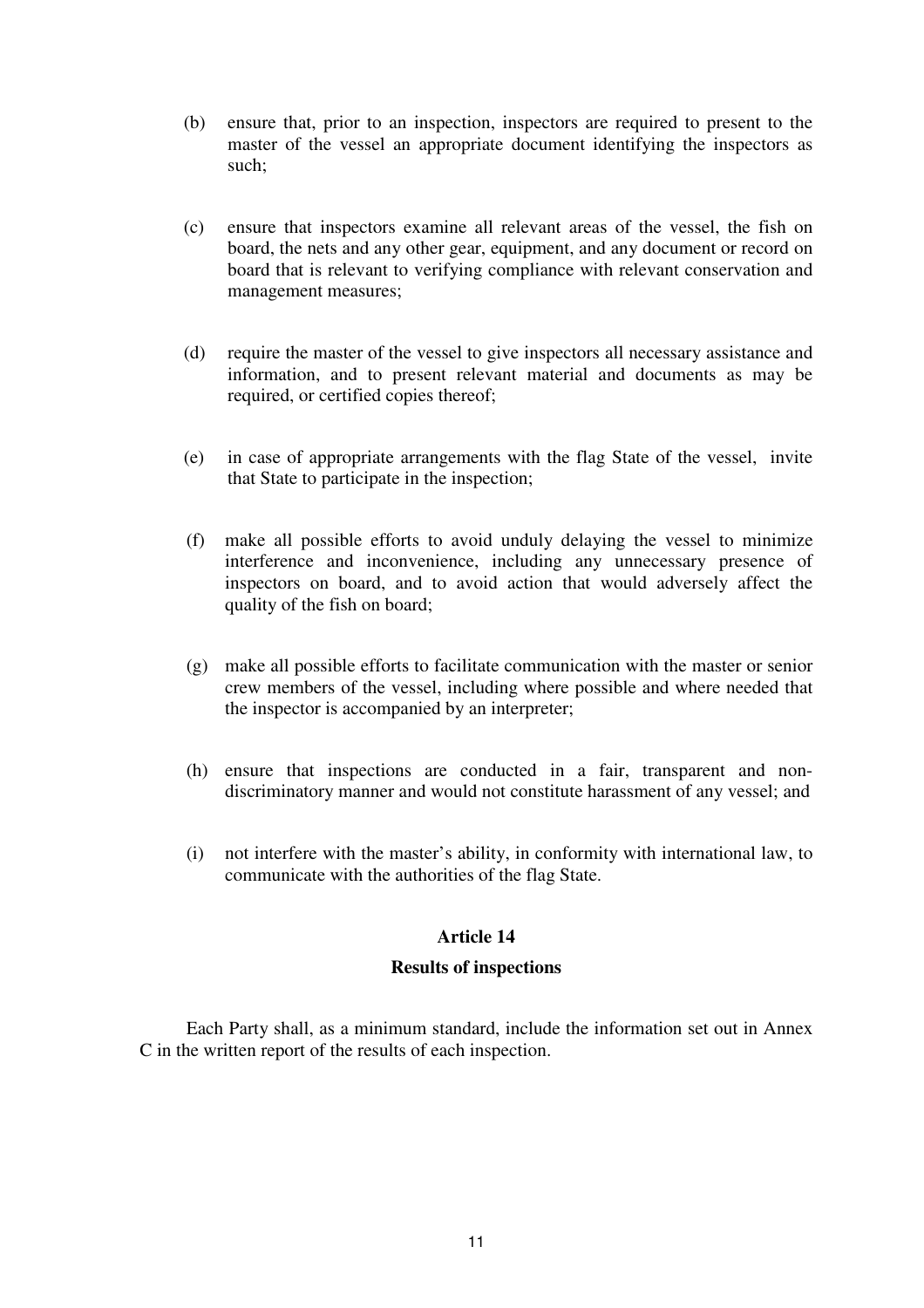## **Transmittal of inspection results**

 Each Party shall transmit the results of each inspection to the flag State of the inspected vessel and, as appropriate, to:

- (a) relevant Parties and States, including:
	- (i) those States for which there is evidence through inspection that the vessel has engaged in IUU fishing or fishing related activities in support of such fishing within waters under their national jurisdiction; and
	- (ii) the State of which the vessel's master is a national;
- (b) relevant regional fisheries management organizations; and
- (c) FAO and other relevant international organizations.

# **Article 16**

# **Electronic exchange of information**

1. To facilitate implementation of this Agreement, each Party shall, where possible, establish a communication mechanism that allows for direct electronic exchange of information, with due regard to appropriate confidentiality requirements.

2. To the extent possible and with due regard to appropriate confidentiality requirements, Parties should cooperate to establish an information-sharing mechanism, preferably coordinated by FAO, in conjunction with other relevant multilateral and intergovernmental initiatives, and to facilitate the exchange of information with existing databases relevant to this Agreement.

3. Each Party shall designate an authority that shall act as a contact point for the exchange of information under this Agreement. Each Party shall notify the pertinent designation to FAO.

4. Each Party shall handle information to be transmitted through any mechanism established under paragraph 1 of this Article consistent with Annex D.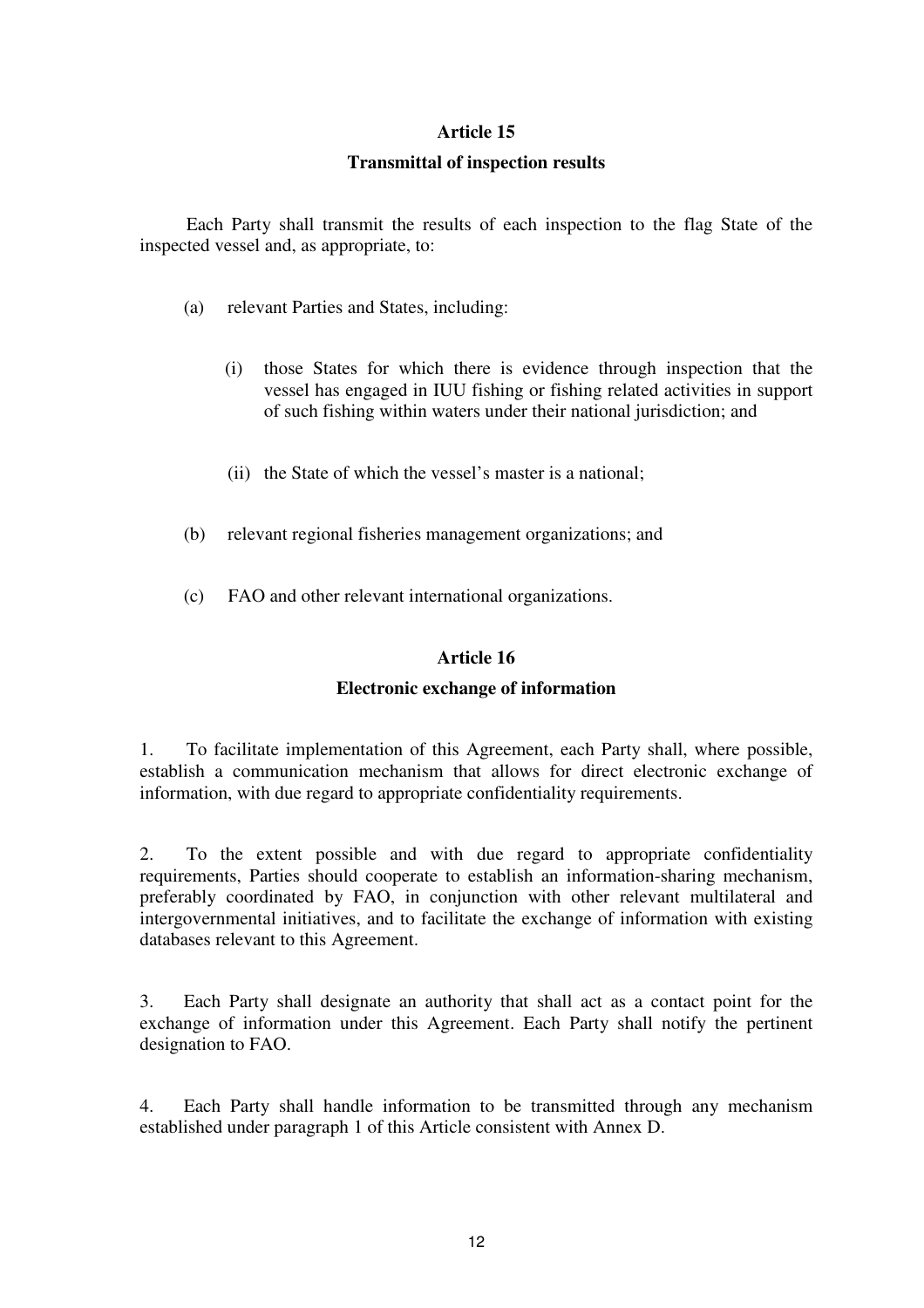5. FAO shall request relevant regional fisheries management organizations to provide information concerning the measures or decisions they have adopted and implemented which relate to this Agreement for their integration, to the extent possible and taking due account of the appropriate confidentiality requirements, into the information-sharing mechanism referred to in paragraph 2 of this Article.

#### **Article 17**

#### **Training of inspectors**

 Each Party shall ensure that its inspectors are properly trained taking into account the guidelines for the training of inspectors in Annex E. Parties shall seek to cooperate in this regard.

#### **Article 18**

#### **Port State actions following inspection**

1. Where, following an inspection, there are clear grounds for believing that a vessel has engaged in IUU fishing or fishing related activities in support of such fishing, the inspecting Party shall:

- (a) promptly notify the flag State and, as appropriate, relevant coastal States, regional fisheries management organizations and other international organizations, and the State of which the vessel's master is a national of its findings; and
- (b) deny the vessel the use of its port for landing, transshipping, packaging and processing of fish that have not been previously landed and for other port services, including, *inter alia*, refuelling and resupplying, maintenance and drydocking, if these actions have not already been taken in respect of the vessel, in a manner consistent with this Agreement, including Article 4.

2. Notwithstanding paragraph 1 of this Article, a Party shall not deny a vessel referred to in that paragraph the use of port services essential for the safety or health of the crew or the safety of the vessel.

3. Nothing in this Agreement prevents a Party from taking measures that are in conformity with international law in addition to those specified in paragraphs 1 and 2 of this Article, including such measures as the flag State of the vessel has expressly requested or to which it has consented.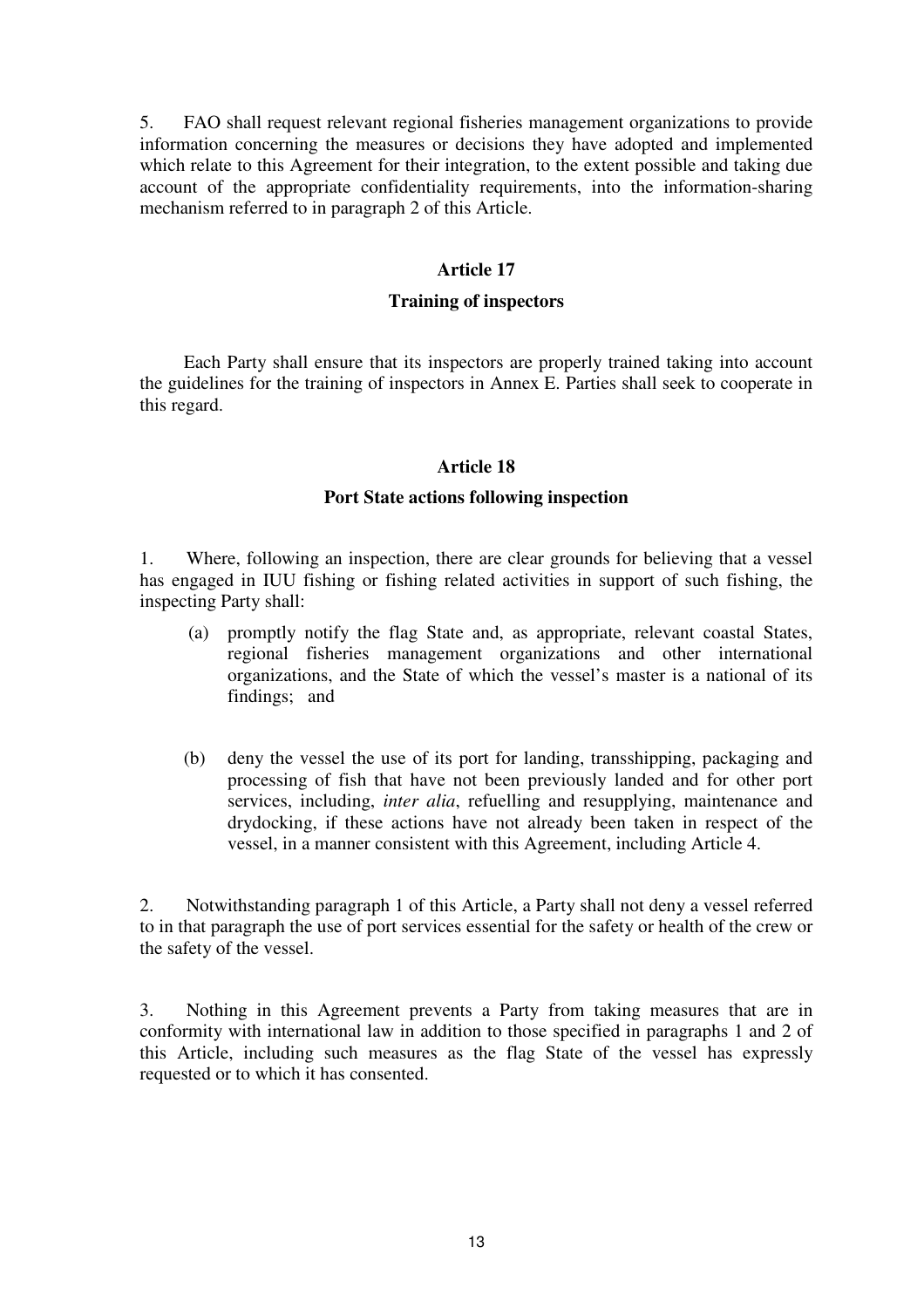#### **Information on recourse in the port State**

1. A Party shall maintain the relevant information available to the public and provide such information, upon written request, to the owner, operator, master or representative of a vessel with regard to any recourse established in accordance with its national laws and regulations concerning port State measures taken by that Party pursuant to Articles 9, 11, 13 or 18, including information pertaining to the public services or judicial institutions available for this purpose, as well as information on whether there is any right to seek compensation in accordance with its national laws and regulations in the event of any loss or damage suffered as a consequence of any alleged unlawful action by the Party.

2. The Party shall inform the flag State, the owner, operator, master or representative, as appropriate, of the outcome of any such recourse. Where other Parties, States or international organizations have been informed of the prior decision pursuant to Articles 9, 11, 13 or 18, the Party shall inform them of any change in its decision.

# **PART 5 ROLE OF FLAG STATES**

## **Article 20**

## **Role of flag States**

1. Each Party shall require the vessels entitled to fly its flag to cooperate with the port State in inspections carried out pursuant to this Agreement.

2. When a Party has clear grounds to believe that a vessel entitled to fly its flag has engaged in IUU fishing or fishing related activities in support of such fishing and is seeking entry to or is in the port of another State, it shall, as appropriate, request that State to inspect the vessel or to take other measures consistent with this Agreement.

3. Each Party shall encourage vessels entitled to fly its flag to land, transship, package and process fish, and use other port services, in ports of States that are acting in accordance with, or in a manner consistent with this Agreement. Parties are encouraged to develop, including through regional fisheries management organizations and FAO, fair, transparent and non-discriminatory procedures for identifying any State that may not be acting in accordance with, or in a manner consistent with, this Agreement.

4. Where, following port State inspection, a flag State Party receives an inspection report indicating that there are clear grounds to believe that a vessel entitled to fly its flag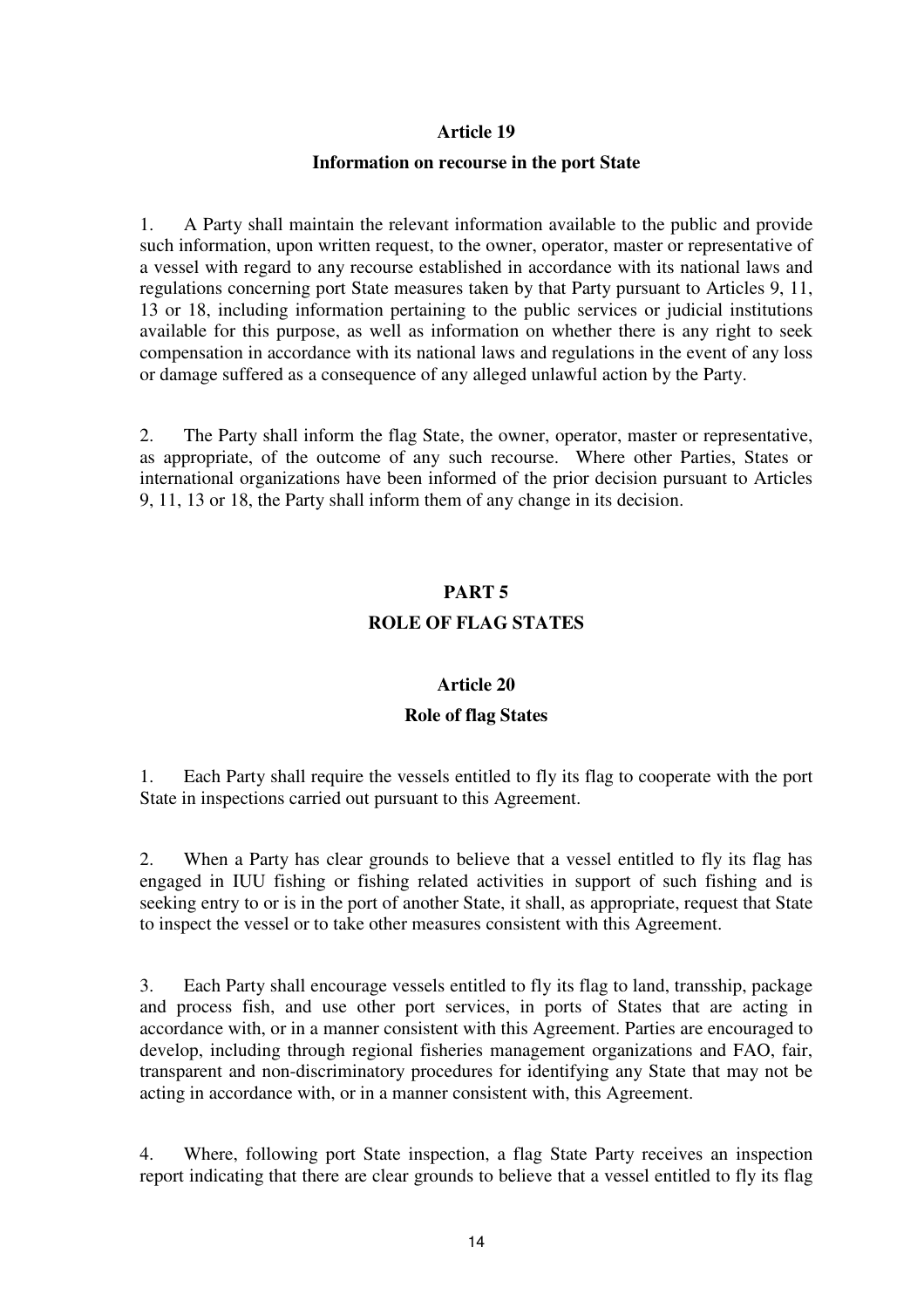has engaged in IUU fishing or fishing related activities in support of such fishing, it shall immediately and fully investigate the matter and shall, upon sufficient evidence, take enforcement action without delay in accordance with its laws and regulations.

5. Each Party shall, in its capacity as a flag State, report to other Parties, relevant port States and, as appropriate, other relevant States, regional fisheries management organizations and FAO on actions it has taken in respect of vessels entitled to fly its flag that, as a result of port State measures taken pursuant to this Agreement, have been determined to have engaged in IUU fishing or fishing related activities in support of such fishing.

6. Each Party shall ensure that measures applied to vessels entitled to fly its flag are at least as effective in preventing, deterring, and eliminating IUU fishing and fishing related activities in support of such fishing as measures applied to vessels referred to in paragraph 1 of Article 3.

# **PART 6**

# **REQUIREMENTS OF DEVELOPING STATES**

## **Article 21**

## **Requirements of developing States**

1. Parties shall give full recognition to the special requirements of developing States Parties in relation to the implementation of port State measures consistent with this Agreement. To this end, Parties shall, either directly or through FAO, other specialized agencies of the United Nations or other appropriate international organizations and bodies, including regional fisheries management organizations, provide assistance to developing States Parties in order to, *inter alia*:

- (a) enhance their ability, in particular the least-developed among them and small island developing States, to develop a legal basis and capacity for the implementation of effective port State measures;
- (b) facilitate their participation in any international organizations that promote the effective development and implementation of port State measures; and
- (c) facilitate technical assistance to strengthen the development and implementation of port State measures by them, in coordination with relevant international mechanisms.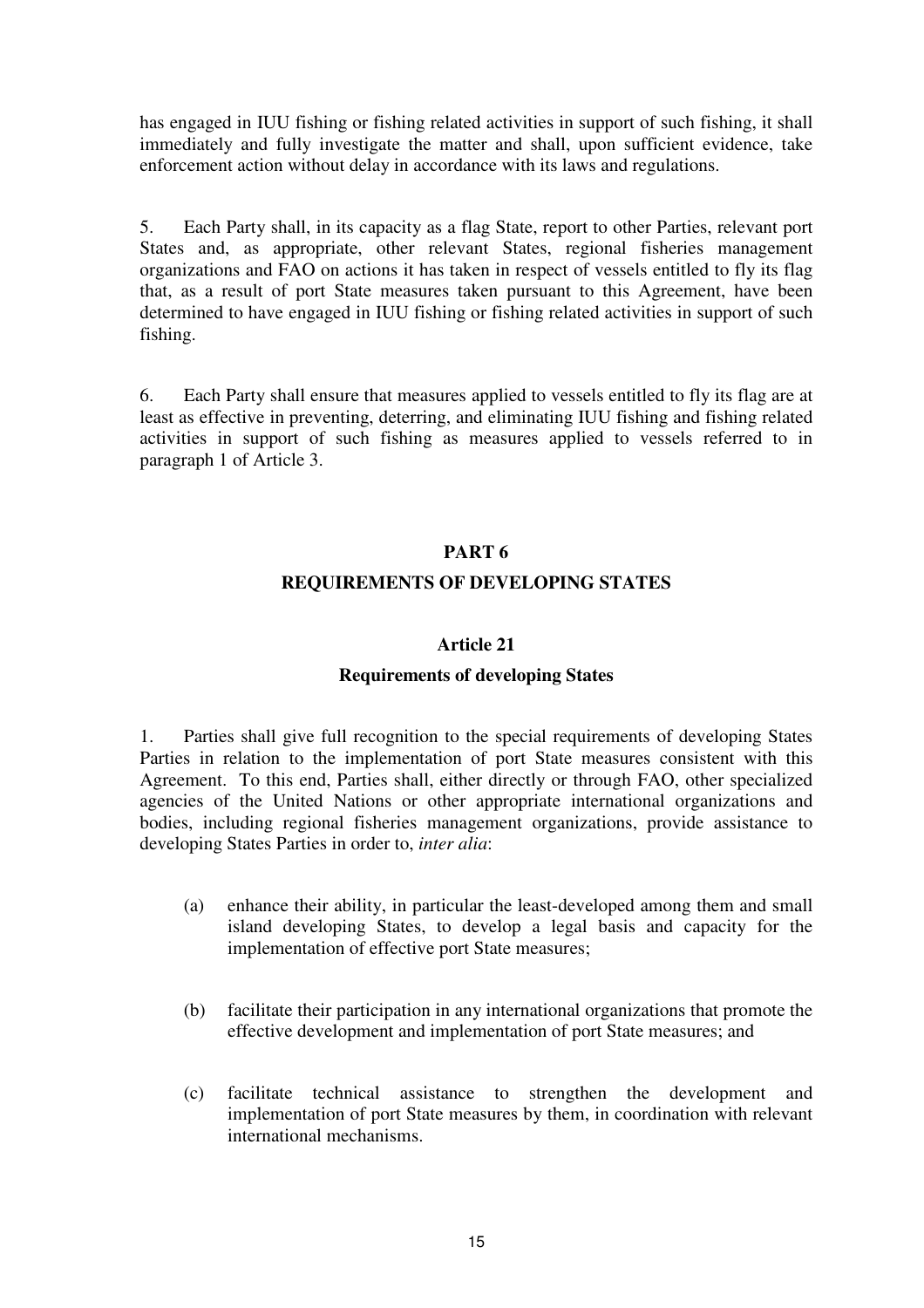2. Parties shall give due regard to the special requirements of developing port States Parties, in particular the least-developed among them and small island developing States, to ensure that a disproportionate burden resulting from the implementation of this Agreement is not transferred directly or indirectly to them. In cases where the transfer of a disproportionate burden has been demonstrated, Parties shall cooperate to facilitate the implementation by the relevant developing States Parties of specific obligations under this Agreement.

3. Parties shall, either directly or through FAO, assess the special requirements of developing States Parties concerning the implementation of this Agreement.

4. Parties shall cooperate to establish appropriate funding mechanisms to assist developing States in the implementation of this Agreement. These mechanisms shall, *inter alia*, be directed specifically towards:

- (a) developing national and international port State measures;
- (b) developing and enhancing capacity, including for monitoring, control and surveillance and for training at the national and regional levels of port managers, inspectors, and enforcement and legal personnel;
- (c) monitoring, control, surveillance and compliance activities relevant to port State measures, including access to technology and equipment; and
- (d) assisting developing States Parties with the costs involved in any proceedings for the settlement of disputes that result from actions they have taken pursuant to this Agreement.

5. Cooperation with and among developing States Parties for the purposes set out in this Article may include the provision of technical and financial assistance through bilateral, multilateral and regional channels, including South-South cooperation.

6. Parties shall establish an *ad hoc* working group to periodically report and make recommendations to the Parties on the establishment of funding mechanisms including a scheme for contributions, identification and mobilization of funds, the development of criteria and procedures to guide implementation, and progress in the implementation of the funding mechanisms. In addition to the considerations provided in this Article, the *ad hoc* working group shall take into account, *inter alia*:

(a) the assessment of the needs of developing States Parties, in particular the least-developed among them and small island developing States;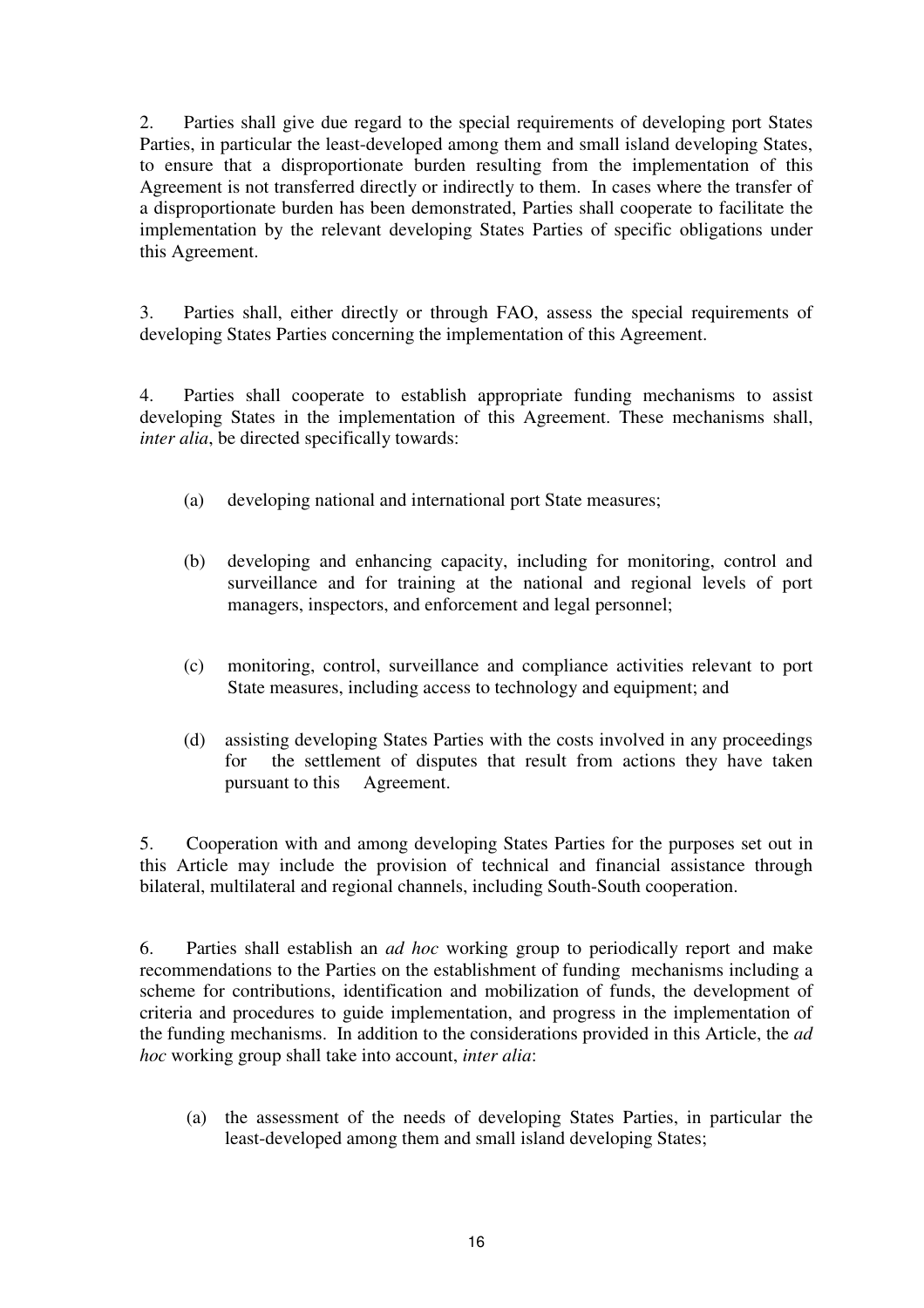- (b) the availability and timely disbursement of funds;
- (c) transparency of decision-making and management processes concerning fundraising and allocations; and
- (d) accountability of the recipient developing States Parties in the agreed use of funds.

Parties shall take into account the reports and any recommendations of the *ad hoc* working group and take appropriate action.

#### **PART 7**

## **DISPUTE SETTLEMENT**

#### **Article 22**

#### **Peaceful settlement of disputes**

1. Any Party may seek consultations with any other Party or Parties on any dispute with regard to the interpretation or application of the provisions of this Agreement with a view to reaching a mutually satisfactory solution as soon as possible.

2. In the event that the dispute is not resolved through these consultations within a reasonable period of time, the Parties in question shall consult among themselves as soon as possible with a view to having the dispute settled by negotiation, inquiry, mediation, conciliation, arbitration, judicial settlement or other peaceful means of their own choice.

3. Any dispute of this character not so resolved shall, with the consent of all Parties to the dispute, be referred for settlement to the International Court of Justice, to the International Tribunal for the Law of the Sea or to arbitration. In the case of failure to reach agreement on referral to the International Court of Justice, to the International Tribunal for the Law of the Sea or to arbitration, the Parties shall continue to consult and cooperate with a view to reaching settlement of the dispute in accordance with the rules of international law relating to the conservation of living marine resources.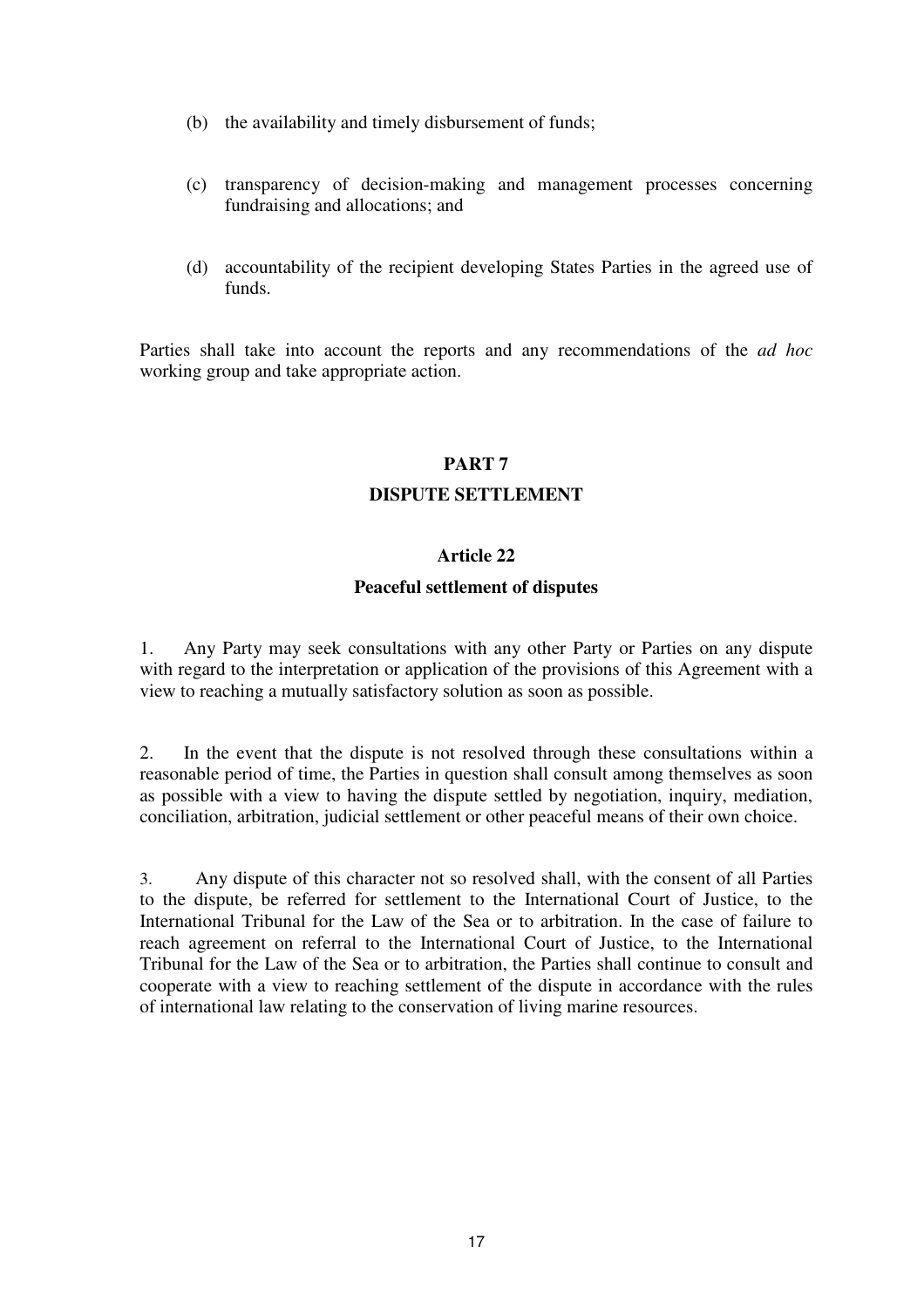#### **PART 8**

#### **NON-PARTIES**

#### **Article 23**

#### **Non-Parties to this Agreement**

1. Parties shall encourage non-Parties to this Agreement to become Parties thereto and/or to adopt laws and regulations and implement measures consistent with its provisions.

2. Parties shall take fair, non-discriminatory and transparent measures consistent with this Agreement and other applicable international law to deter the activities of non-Parties which undermine the effective implementation of this Agreement.

## **PART 9**

#### **MONITORING, REVIEW AND ASSESSMENT**

#### **Article 24**

#### **Monitoring, review and assessment**

1. Parties shall, within the framework of FAO and its relevant bodies, ensure the regular and systematic monitoring and review of the implementation of this Agreement as well as the assessment of progress made towards achieving its objective.

2. Four years after the entry into force of this Agreement, FAO shall convene a meeting of the Parties to review and assess the effectiveness of this Agreement in achieving its objective. The Parties shall decide on further such meetings as necessary.

#### **PART 10**

## **FINAL PROVISIONS**

#### **Article 25**

#### **Signature**

 This Agreement shall be open for signature at FAO from the Twenty-second day of November 2009 until the Twenty-first day of November 2010 by all States and regional economic integration organizations.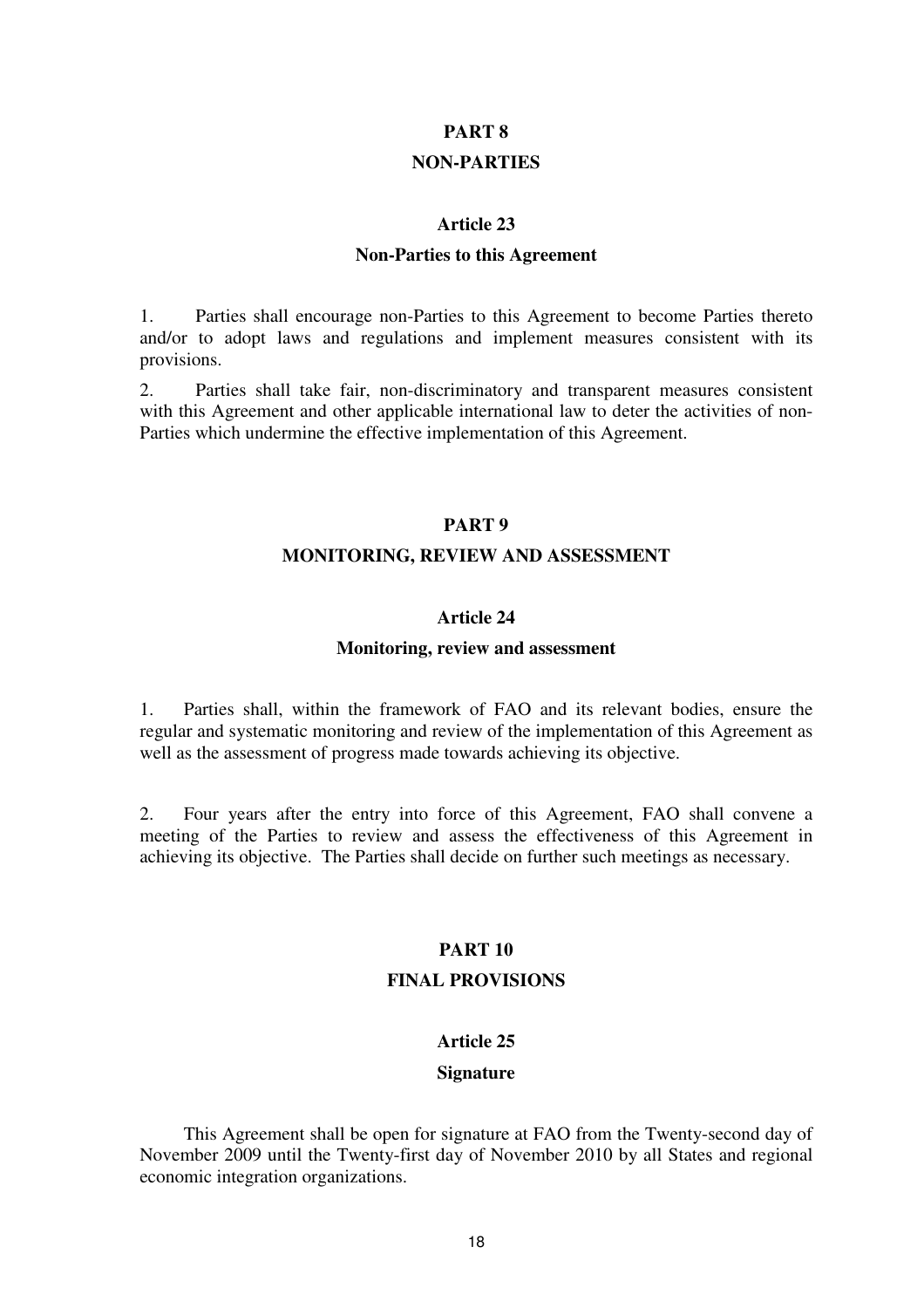#### **Ratification, acceptance or approval**

1. This Agreement shall be subject to ratification, acceptance or approval by the signatories.

2. Instruments of ratification, acceptance or approval shall be deposited with the Depositary.

#### **Article 27**

## **Accession**

1. After the period in which this Agreement is open for signature, it shall be open for accession by any State or regional economic integration organization.

2. Instruments of accession shall be deposited with the Depositary.

# **Article 28**

# **Participation by Regional Economic Integration Organizations**

1. In cases where a regional economic integration organization that is an international organization referred to in Annex IX, Article 1, of the Convention does not have competence over all the matters governed by this Agreement, Annex IX to the Convention shall apply *mutatis mutandis* to participation by such regional economic integration organization in this Agreement, except that the following provisions of that Annex shall not apply:

- (a) Article 2, first sentence; and
- (b) Article 3, paragraph 1.

2. In cases where a regional economic integration organization that is an international organization referred to in Annex IX, Article 1, of the Convention has competence over all the matters governed by this Agreement, the following provisions shall apply to participation by the regional economic integration organization in this Agreement:

- (a) at the time of signature or accession, such organization shall make a declaration stating:
	- (i) that it has competence over all the matters governed by this Agreement;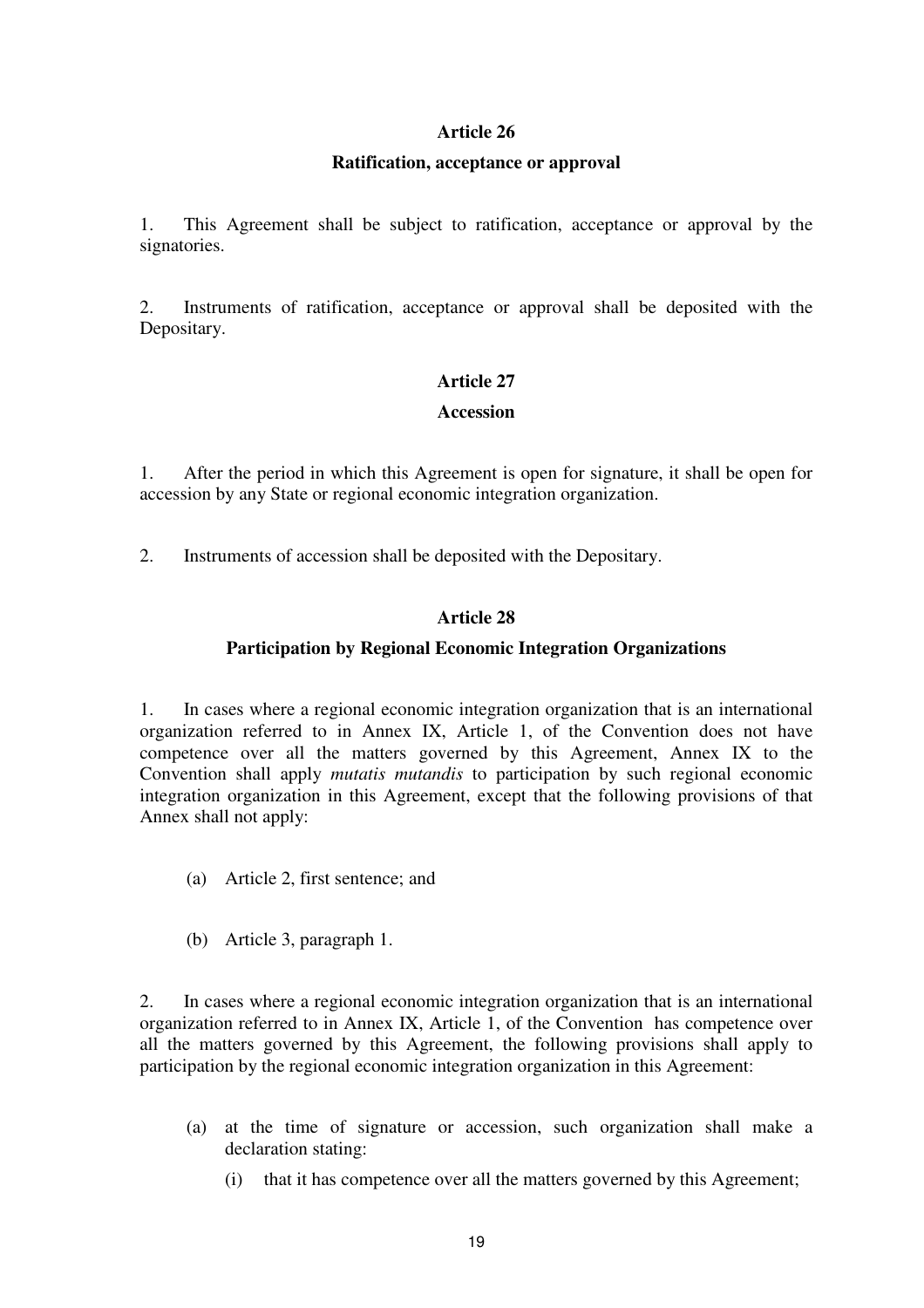- (ii) that, for this reason, its member States shall not become States Parties, except in respect of their territories for which the organization has no responsibility; and
- (iii) that it accepts the rights and obligations of States under this Agreement;
- (b) participation of such an organization shall in no case confer any rights under this Agreement on member States of the organization;
- (c) in the event of a conflict between the obligations of such organization under this Agreement and its obligations under the Agreement establishing the organization or any acts relating to it, the obligations under this Agreement shall prevail.

# **Entry into force**

1. This Agreement shall enter into force thirty days after the date of deposit with the Depositary of the twenty-fifth instrument of ratification, acceptance, approval or accession in accordance with Article 26 or 27.

2. For each signatory which ratifies, accepts or approves this Agreement after its entry into force, this Agreement shall enter into force thirty days after the date of the deposit of its instrument of ratification, acceptance or approval.

3. For each State or regional economic integration organization which accedes to this Agreement after its entry into force, this Agreement shall enter into force thirty days after the date of the deposit of its instrument of accession.

4. For the purposes of this Article, any instrument deposited by a regional economic integration organization shall not be counted as additional to those deposited by its Member States.

## **Article 30**

## **Reservations and exceptions**

No reservations or exceptions may be made to this Agreement.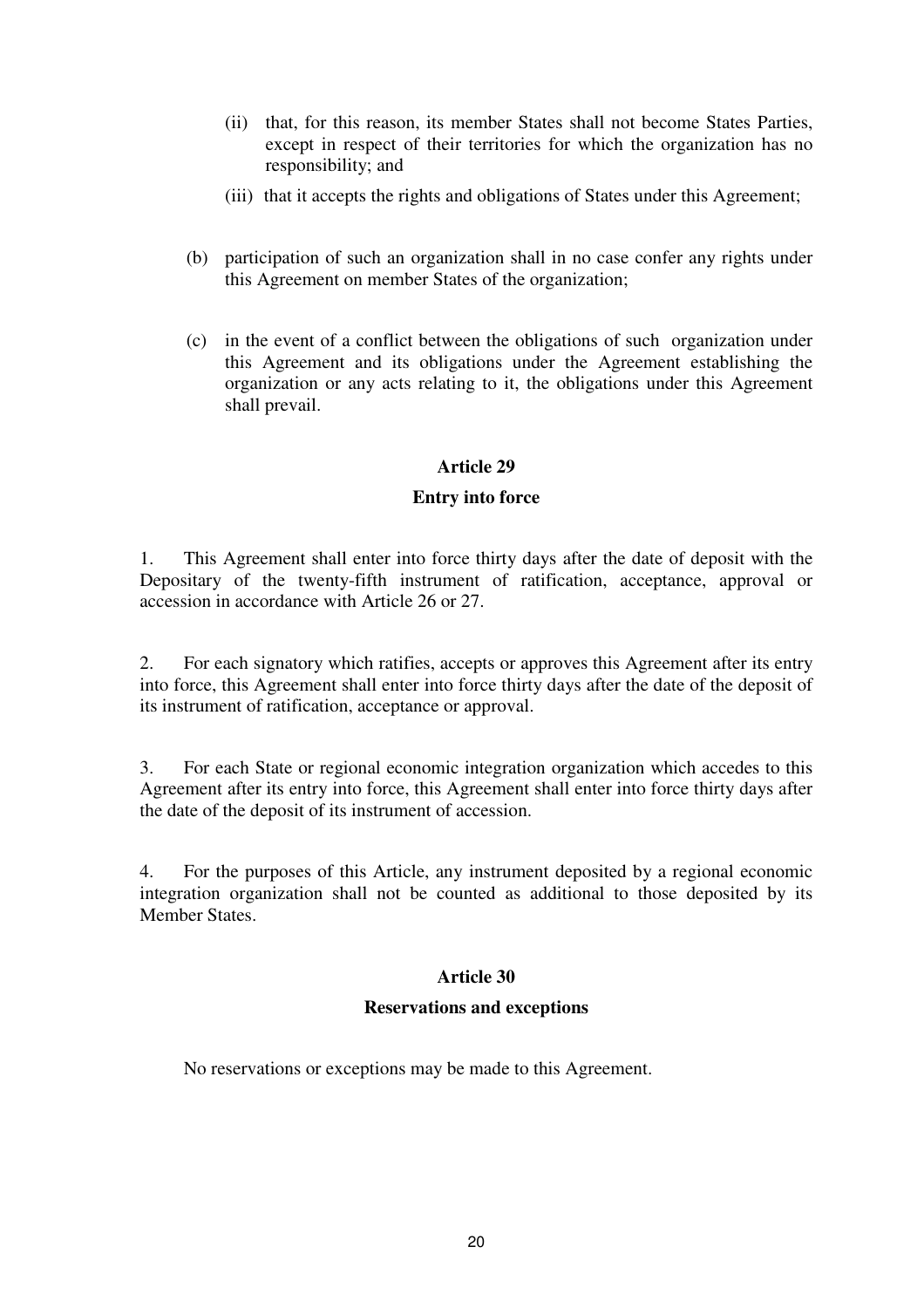#### **Declarations and statements**

 Article 30 does not preclude a State or regional economic integration organization, when signing, ratifying, accepting, approving or acceding to this Agreement, from making a declaration or statement, however phrased or named, with a view to, *inter alia*, the harmonization of its laws and regulations with the provisions of this Agreement, provided that such declaration or statement does not purport to exclude or to modify the legal effect of the provisions of this Agreement in their application to that State or regional economic integration organization.

#### **Article 32**

#### **Provisional application**

1. This Agreement shall be applied provisionally by States or regional economic integration organizations which consent to its provisional application by so notifying the Depositary in writing. Such provisional application shall become effective from the date of receipt of the notification.

2. Provisional application by a State or regional economic integration organization shall terminate upon the entry into force of this Agreement for that State or regional economic integration organization or upon notification by that State or regional economic integration organization to the Depositary in writing of its intention to terminate provisional application.

# **Article 33**

#### **Amendments**

1. Any Party may propose amendments to this Agreement after the expiry of a period of two years from the date of entry into force of this Agreement.

2. Any proposed amendment to this Agreement shall be transmitted by written communication to the Depositary along with a request for the convening of a meeting of the Parties to consider it. The Depositary shall circulate to all Parties such communication as well as all replies to the request received from Parties. Unless within six months from the date of circulation of the communication one half of the Parties object to the request, the Depositary shall convene a meeting of the Parties to consider the proposed amendment.

3. Subject to Article 34, any amendment to this Agreement shall only be adopted by consensus of the Parties present at the meeting at which it is proposed for adoption.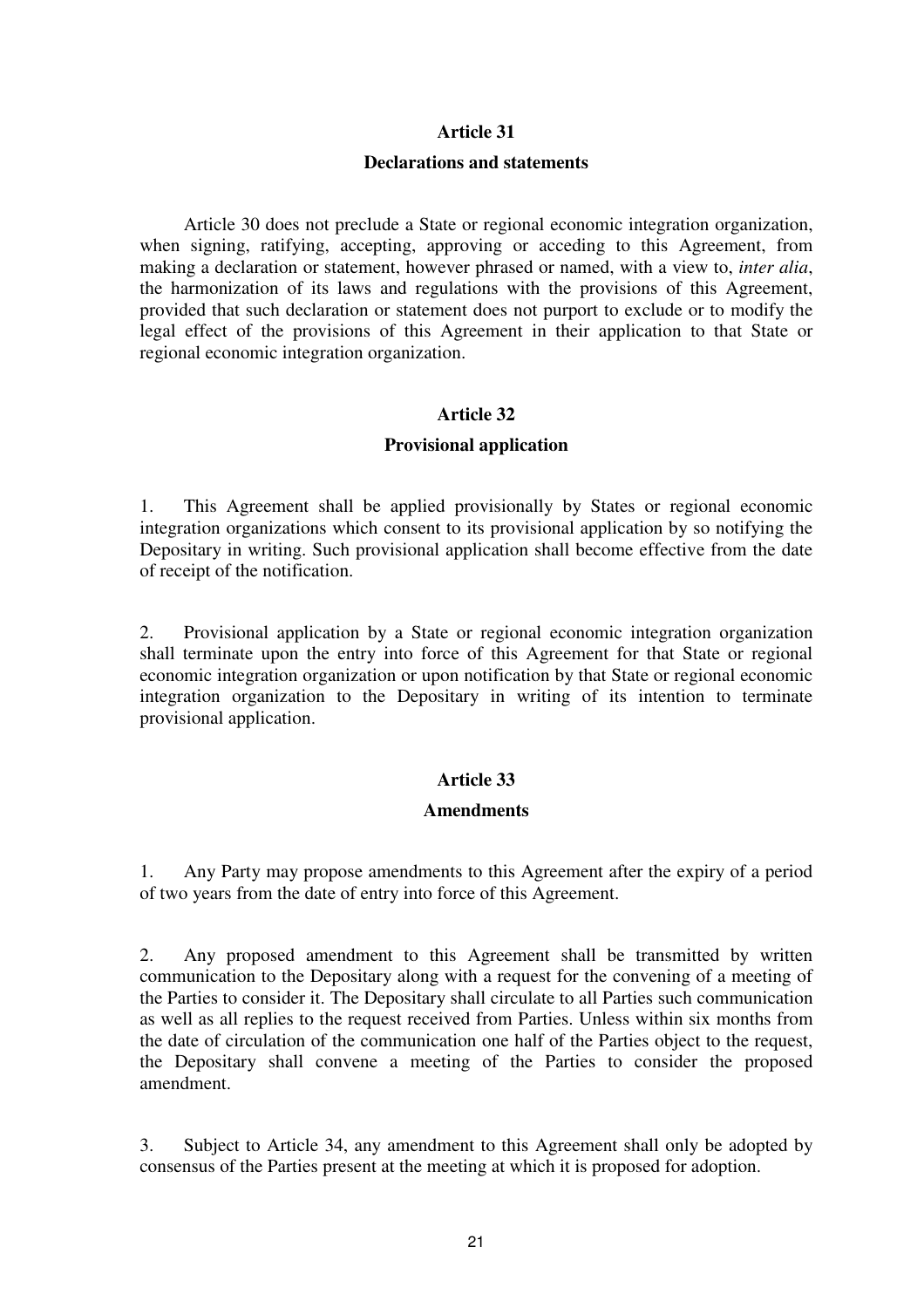4. Subject to Article 34, any amendment adopted by the meeting of the Parties shall come into force among the Parties having ratified, accepted or approved it on the ninetieth day after the deposit of instruments of ratification, acceptance or approval by two-thirds of the Parties to this Agreement based on the number of Parties on the date of adoption of the amendment. Thereafter the amendment shall enter into force for any other Party on the ninetieth day after that Party deposits its instrument of ratification, acceptance or approval of the amendment.

5. For the purposes of this Article, an instrument deposited by a regional economic integration organization shall not be counted as additional to those deposited by its Member States.

#### **Article 34**

#### **Annexes**

1. The Annexes form an integral part of this Agreement and a reference to this Agreement shall constitute a reference to the Annexes.

2. An amendment to an Annex to this Agreement may be adopted by two-thirds of the Parties to this Agreement present at a meeting where the proposed amendment to the Annex is considered. Every effort shall however be made to reach agreement on any amendment to an Annex by way of consensus. An amendment to an Annex shall be incorporated in this Agreement and enter into force for those Parties that have expressed their acceptance from the date on which the Depositary receives notification of acceptance from one-third of the Parties to this Agreement, based on the number of Parties on the date of adoption of the amendment. The amendment shall thereafter enter into force for each remaining Party upon receipt by the Depositary of its acceptance.

## **Article 35**

## **Withdrawal**

 Any Party may withdraw from this Agreement at any time after the expiry of one year from the date upon which the Agreement entered into force with respect to that Party, by giving written notice of such withdrawal to the Depositary. Withdrawal shall become effective one year after receipt of the notice of withdrawal by the Depositary.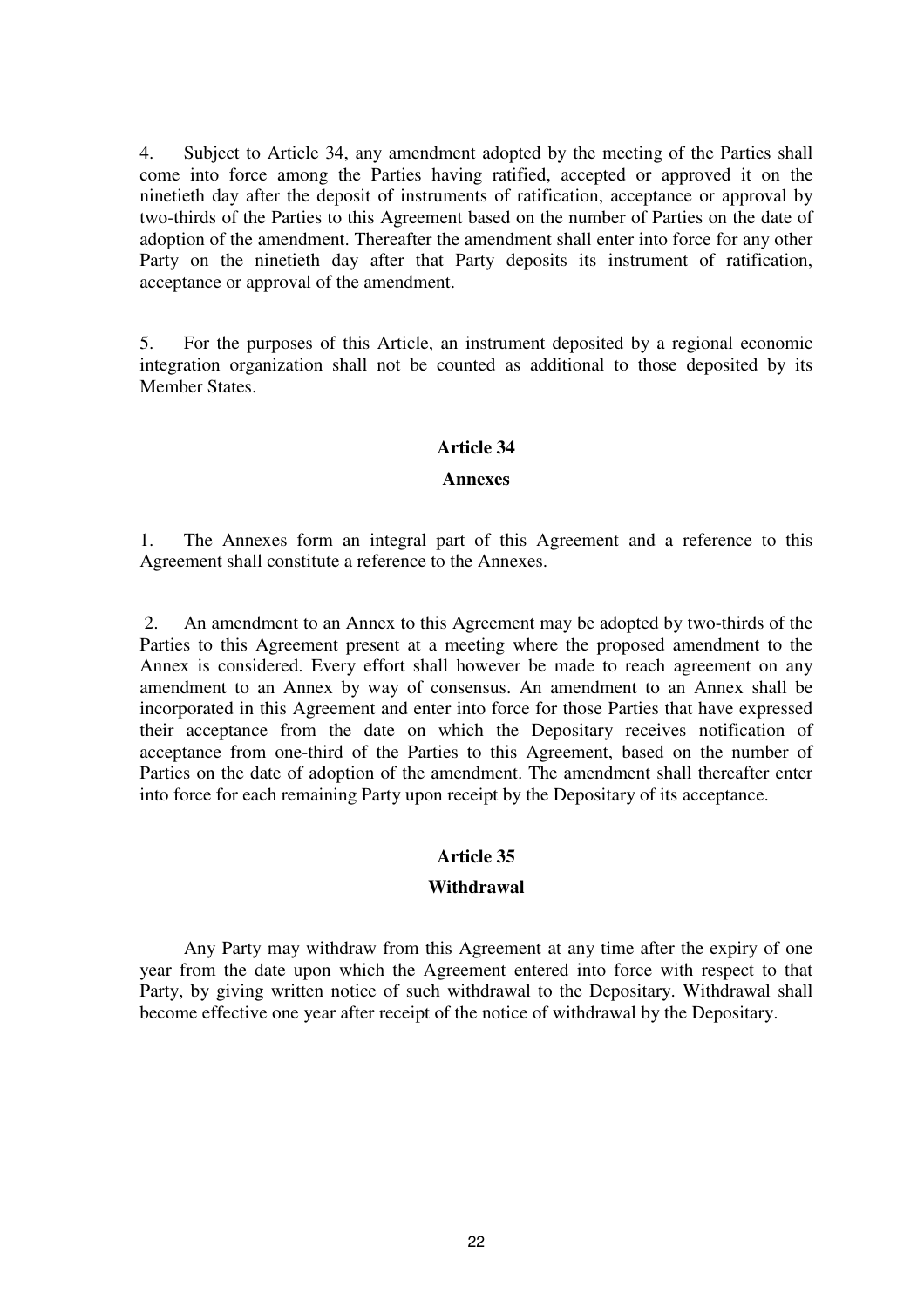#### **The Depositary**

 The Director-General of FAO shall be the Depositary of this Agreement. The Depositary shall:

- (a) transmit certified copies of this Agreement to each signatory and Party;
- (b) register this Agreement, upon its entry into force, with the Secretariat of the United Nations in accordance with Article 102 of the Charter of the United Nations;
- (c) promptly inform each signatory and Party to this Agreement of all:
	- (i) signatures and instruments of ratification, acceptance, approval and accession deposited under Articles 25, 26 and 27;
	- (ii) the date of entry into force of this Agreement in accordance with Article 29;
	- (iii) proposals for amendment to this Agreement and their adoption and entry into force in accordance with Article 33;
	- (iv) proposals for amendment to the Annexes and their adoption and entry into force in accordance with Article 34; and
	- (v) withdrawals from this Agreement in accordance with Article 35.

# **Article 37**

## **Authentic texts**

The Arabic, Chinese, English, French, Russian and Spanish texts of this Agreement are equally authentic.

IN WITNESS WHEREOF, the undersigned Plenipotentiaries, being duly authorized, have signed this Agreement.

DONE in Rome on this Twenty-second day of November, 2009.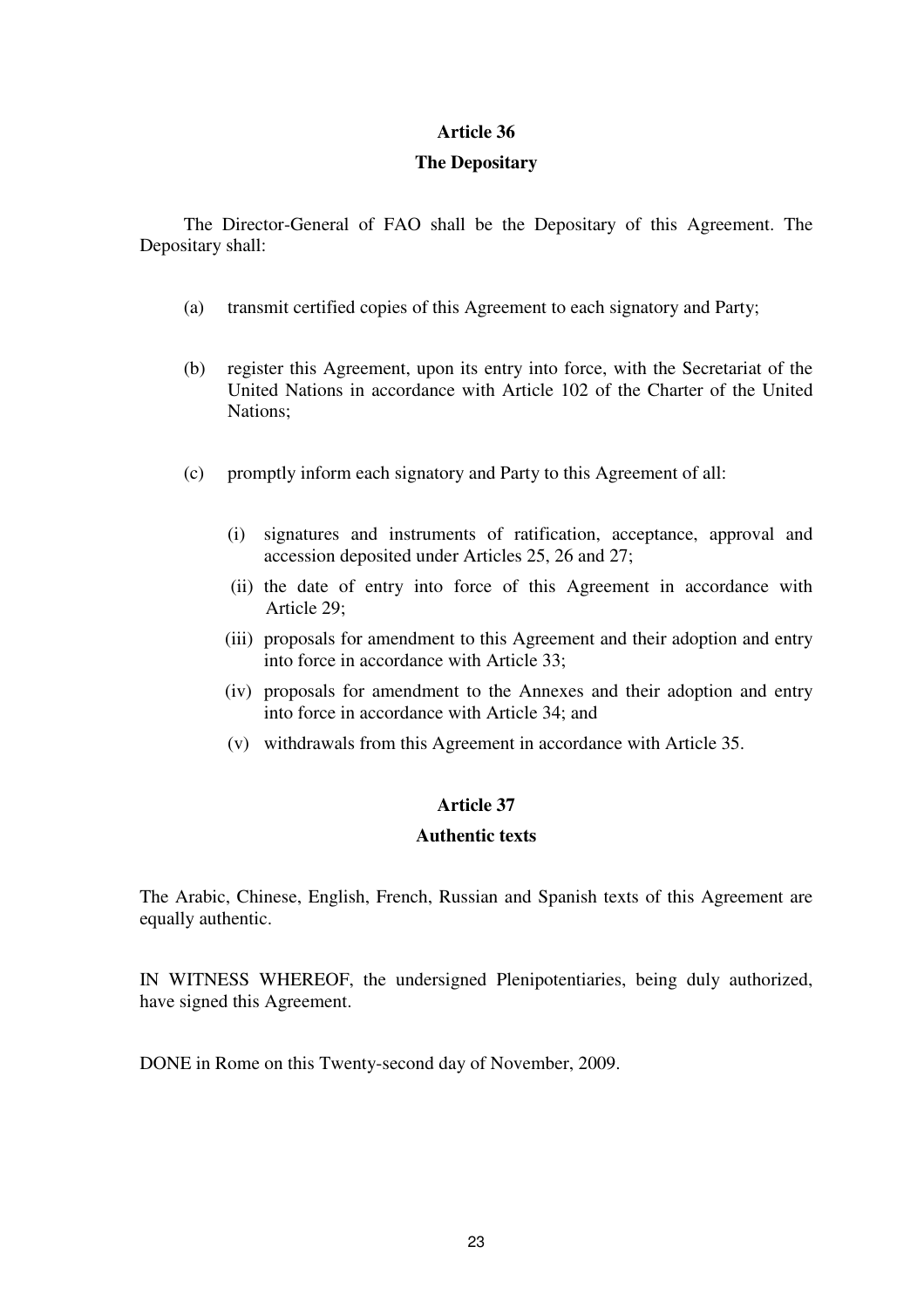**ANNEX A** 

|                                        |  | 1. Intended port of call |                                    |                                                        |  |                    |                |                 |  |               |          |
|----------------------------------------|--|--------------------------|------------------------------------|--------------------------------------------------------|--|--------------------|----------------|-----------------|--|---------------|----------|
| 2. Port State                          |  |                          |                                    |                                                        |  |                    |                |                 |  |               |          |
| 3. Estimated date and time of arrival  |  |                          |                                    |                                                        |  |                    |                |                 |  |               |          |
| 4. Purpose(s)                          |  |                          |                                    |                                                        |  |                    |                |                 |  |               |          |
|                                        |  |                          | 5. Port and date of last port call |                                                        |  |                    |                |                 |  |               |          |
|                                        |  | 6. Name of the vessel    |                                    |                                                        |  |                    |                |                 |  |               |          |
| 7. Flag State                          |  |                          |                                    |                                                        |  |                    |                |                 |  |               |          |
| 8. Type of vessel                      |  |                          |                                    |                                                        |  |                    |                |                 |  |               |          |
|                                        |  |                          | 9. International Radio Call Sign   |                                                        |  |                    |                |                 |  |               |          |
|                                        |  |                          | 10. Vessel contact information     |                                                        |  |                    |                |                 |  |               |          |
|                                        |  | 11. Vessel owner(s)      |                                    |                                                        |  |                    |                |                 |  |               |          |
|                                        |  |                          | 12. Certificate of registry ID     |                                                        |  |                    |                |                 |  |               |          |
|                                        |  |                          | 13. IMO ship ID, if available      |                                                        |  |                    |                |                 |  |               |          |
|                                        |  |                          | 14. External ID, if available      |                                                        |  |                    |                |                 |  |               |          |
|                                        |  |                          | 15. RFMO ID, if applicable         |                                                        |  |                    |                |                 |  |               |          |
| <b>16. VMS</b><br>N <sub>o</sub>       |  |                          |                                    |                                                        |  | Yes: National      |                | Yes: $RFMO(s)$  |  |               | Type:    |
| 17. Vessel dimensions<br>Length        |  |                          |                                    | Beam                                                   |  |                    | Draft          |                 |  |               |          |
| 18. Vessel master name and nationality |  |                          |                                    |                                                        |  |                    |                |                 |  |               |          |
|                                        |  |                          |                                    | 19. Relevant fishing authorization(s)                  |  |                    |                |                 |  |               |          |
| <b>Identifier</b>                      |  | Issued by                | Validity                           |                                                        |  | Fishing<br>area(s) |                | <b>Species</b>  |  | Gear          |          |
|                                        |  |                          |                                    |                                                        |  |                    |                |                 |  |               |          |
|                                        |  |                          |                                    |                                                        |  |                    |                |                 |  |               |          |
|                                        |  |                          |                                    | 20. Relevant transshipment authorization(s)            |  |                    |                |                 |  |               |          |
| <b>Identifier</b>                      |  |                          | Issued by                          |                                                        |  |                    | Validity       |                 |  |               |          |
| <b>Identifier</b>                      |  |                          | Issued by                          |                                                        |  | Validity           |                |                 |  |               |          |
|                                        |  |                          |                                    | 21. Transshipment information concerning donor vessels |  |                    |                |                 |  |               |          |
| Date                                   |  | Location                 | Name                               | <b>Flag State</b>                                      |  | ID<br>number       | <b>Species</b> | Product<br>form |  | Catch<br>area | Quantity |
|                                        |  |                          |                                    |                                                        |  |                    |                |                 |  |               |          |
|                                        |  |                          |                                    |                                                        |  |                    |                |                 |  |               |          |

**Information to be provided in advance by vessels requesting port entry**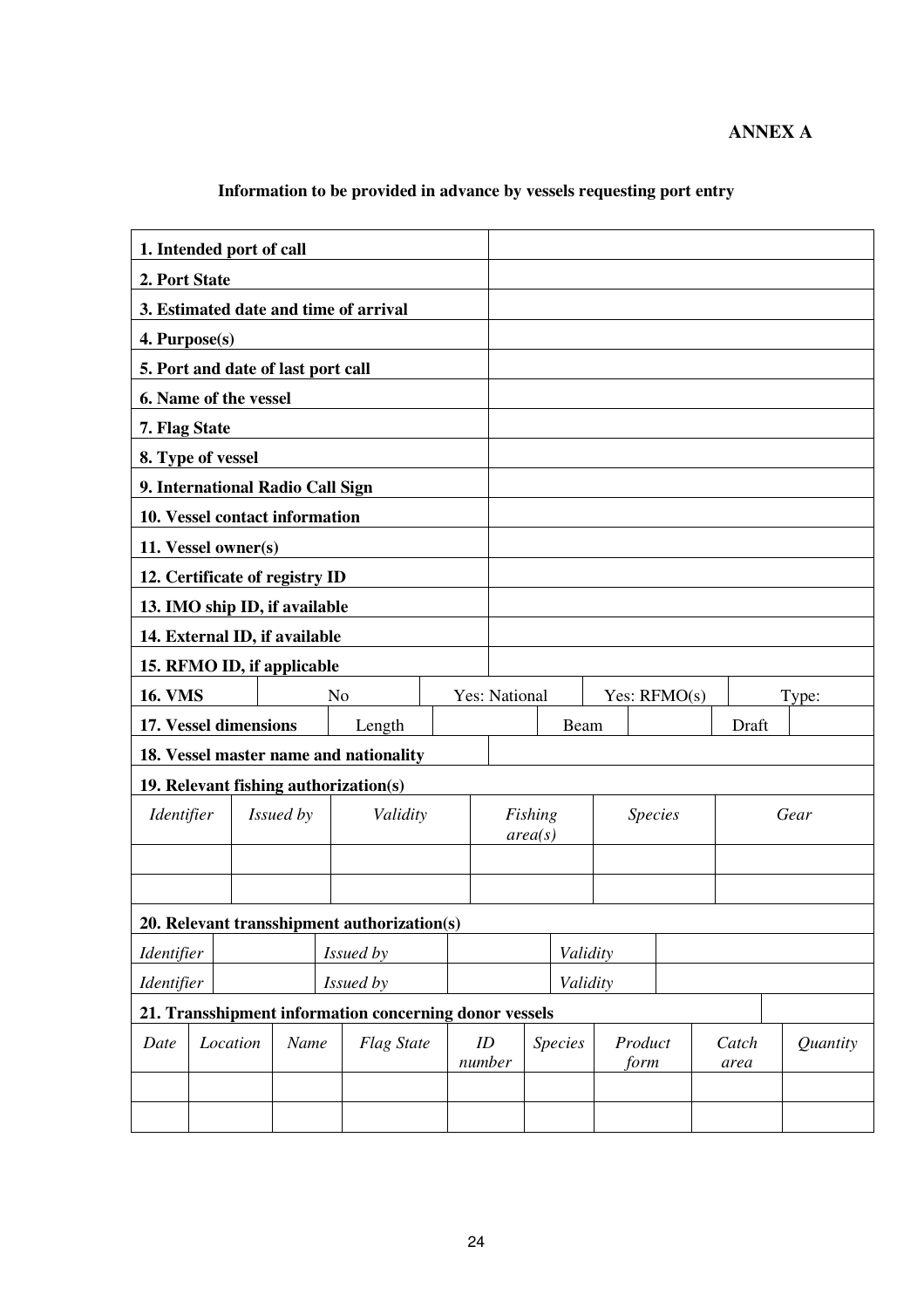| 22. Total catch onboard |              | 23. Catch to be offloaded |          |          |
|-------------------------|--------------|---------------------------|----------|----------|
| <i>Species</i>          | Product form | Catch area                | Quantity | Quantity |
|                         |              |                           |          |          |
|                         |              |                           |          |          |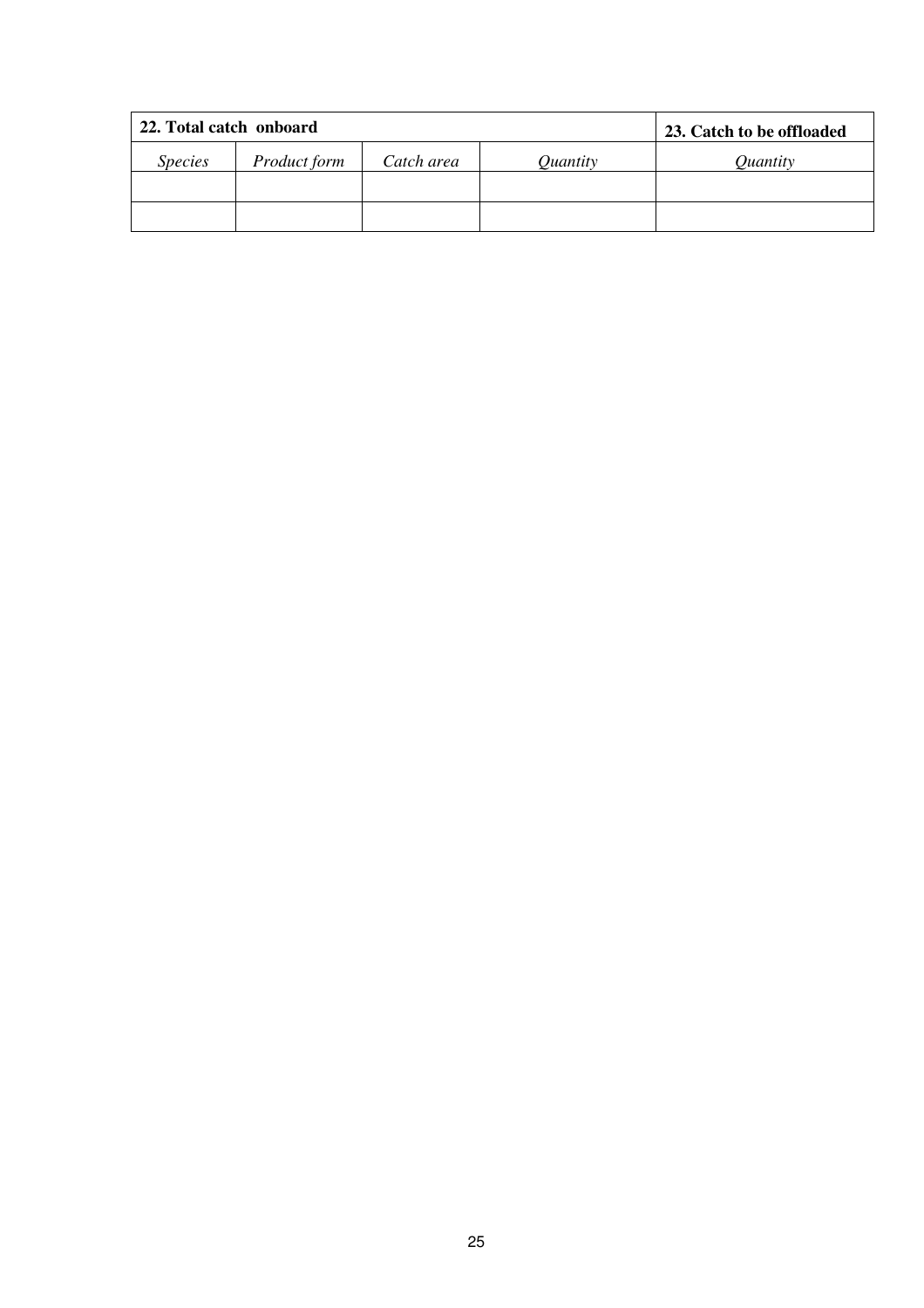#### **Port State inspection procedures**

#### Inspectors shall:

- a) verify, to the extent possible, that the vessel identification documentation onboard and information relating to the owner of the vessel is true, complete and correct, including through appropriate contacts with the flag State or international records of vessels if necessary;
- b) verify that the vessel's flag and markings (e.g. name, external registration number, International Maritime Organization (IMO) ship identification number, international radio call sign and other markings, main dimensions) are consistent with information contained in the documentation;
- c) verify, to the extent possible, that the authorizations for fishing and fishing related activities are true, complete, correct and consistent with the information provided in accordance with Annex A;
- d) review all other relevant documentation and records held onboard, including, to the extent possible, those in electronic format and vessel monitoring system (VMS) data from the flag State or relevant regional fisheries management organizations (RFMOs). Relevant documentation may include logbooks, catch, transshipment and trade documents, crew lists, stowage plans and drawings, descriptions of fish holds, and documents required pursuant to the Convention on International Trade in Endangered Species of Wild Fauna and Flora;
- e) examine, to the extent possible, all relevant fishing gear onboard, including any gear stowed out of sight as well as related devices, and to the extent possible, verify that they are in conformity with the conditions of the authorizations. The fishing gear shall, to the extent possible, also be checked to ensure that features such as the mesh and twine size, devices and attachments, dimensions and configuration of nets, pots, dredges, hook sizes and numbers are in conformity with applicable regulations and that the markings correspond to those authorized for the vessel;
- f) determine, to the extent possible, whether the fish on board was harvested in accordance with the applicable authorizations;
- g) examine the fish, including by sampling, to determine its quantity and composition. In doing so, inspectors may open containers where the fish has been pre-packed and move the catch or containers to ascertain the integrity of fish holds. Such examination may include inspections of product type and determination of nominal weight;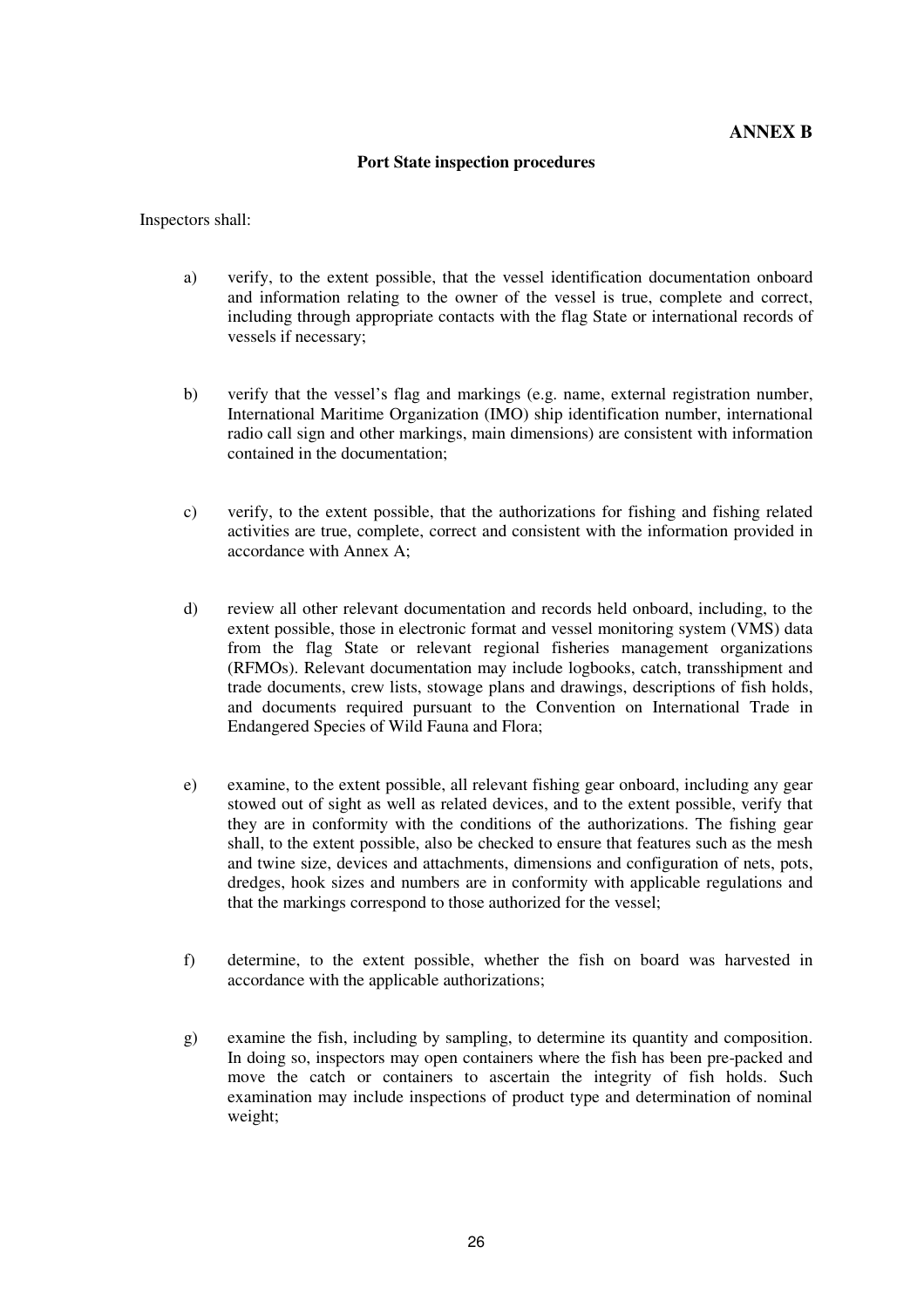- h) evaluate whether there is clear evidence for believing that a vessel has engaged in IUU fishing or fishing related activities in support of such fishing;
- i) provide the master of the vessel with the report containing the result of the inspection, including possible measures that could be taken, to be signed by the inspector and the master. The master's signature on the report shall serve only as acknowledgment of the receipt of a copy of the report. The master shall be given the opportunity to add any comments or objection to the report, and, as appropriate, to contact the relevant authorities of the flag State in particular where the master has serious difficulties in understanding the content of the report. A copy of the report shall be provided to the master; and
- j) arrange, where necessary and possible, for translation of relevant documentation.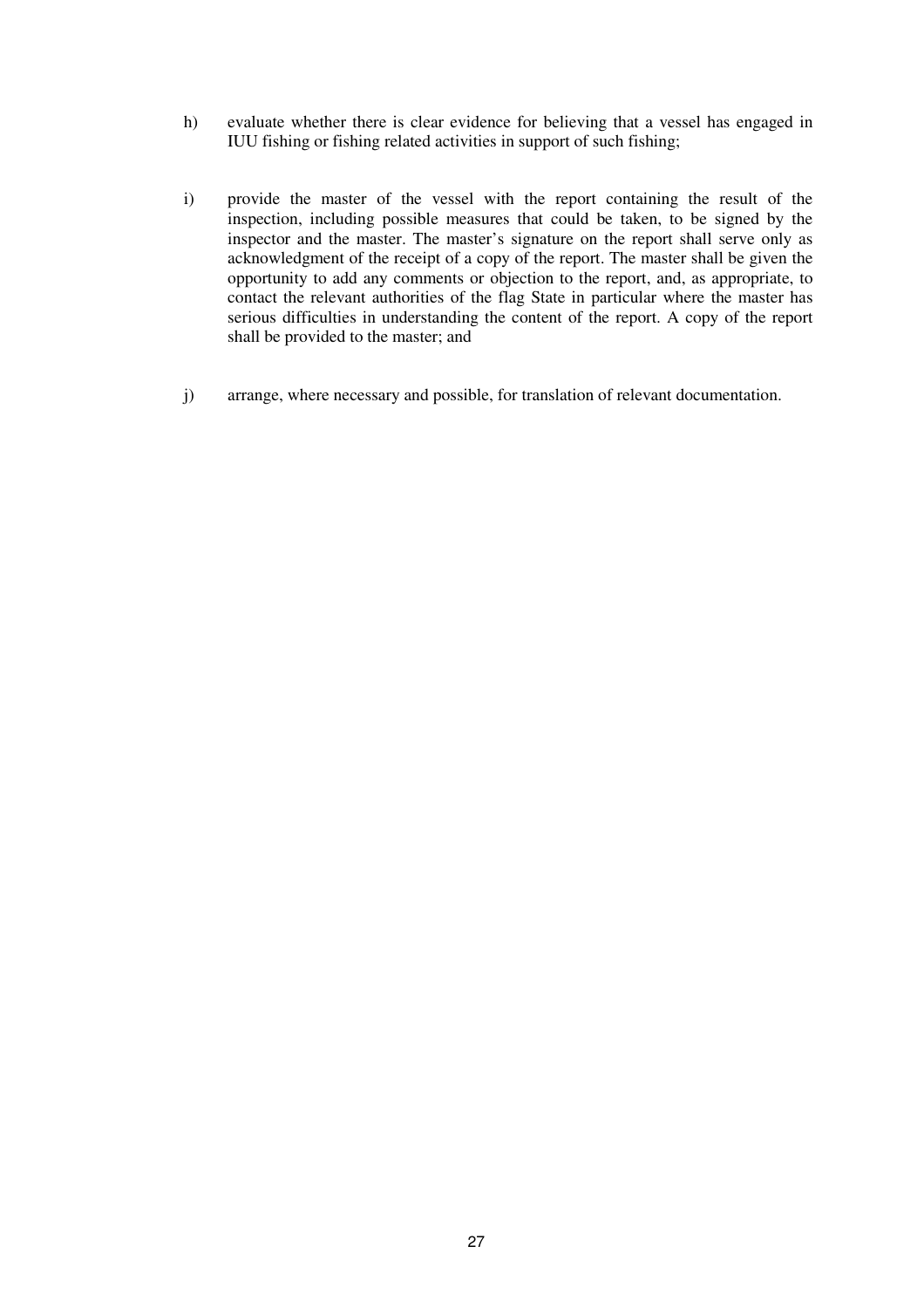# **Report of the results of the inspection**

| 1. Inspection report no                                                                                                        |                       |             |                             |                             | 2. Port State                       |                |                              |    |  |  |
|--------------------------------------------------------------------------------------------------------------------------------|-----------------------|-------------|-----------------------------|-----------------------------|-------------------------------------|----------------|------------------------------|----|--|--|
|                                                                                                                                |                       |             |                             |                             |                                     |                |                              |    |  |  |
| 3. Inspecting authority                                                                                                        |                       |             |                             |                             |                                     |                |                              |    |  |  |
| 4. Name of principal inspector                                                                                                 |                       |             |                             |                             | ID                                  |                |                              |    |  |  |
|                                                                                                                                | 5. Port of inspection |             |                             |                             |                                     |                |                              |    |  |  |
| <b>6. Commencement of inspection</b>                                                                                           |                       | <b>YYYY</b> |                             | MМ                          |                                     | DD             | HН                           |    |  |  |
| 7. Completion of inspection                                                                                                    |                       |             | <b>YYYY</b>                 |                             | MM                                  |                | DD                           | HН |  |  |
| 8. Advanced notification received                                                                                              |                       |             |                             |                             |                                     | N <sub>o</sub> |                              |    |  |  |
| 9. Purpose(s)                                                                                                                  | <b>LAN</b>            | <b>TRX</b>  |                             | <b>PRO</b><br>OTH (specify) |                                     |                |                              |    |  |  |
| 10. Port and State and date<br>of last port call                                                                               |                       |             |                             |                             |                                     | <i>YYYY</i>    | MM                           | DD |  |  |
| 11. Vessel name                                                                                                                |                       |             |                             |                             |                                     |                |                              |    |  |  |
| 12. Flag State                                                                                                                 |                       |             |                             |                             |                                     |                |                              |    |  |  |
| 13. Type of vessel                                                                                                             |                       |             |                             |                             |                                     |                |                              |    |  |  |
| 14. International Radio Call Sign                                                                                              |                       |             |                             |                             |                                     |                |                              |    |  |  |
| 15. Certificate of registry ID                                                                                                 |                       |             |                             |                             |                                     |                |                              |    |  |  |
| 16. IMO ship ID, if available                                                                                                  |                       |             |                             |                             |                                     |                |                              |    |  |  |
| 17. External ID, if available                                                                                                  |                       |             |                             |                             |                                     |                |                              |    |  |  |
| 18. Port of registry                                                                                                           |                       |             |                             |                             |                                     |                |                              |    |  |  |
| 19. Vessel owner(s)                                                                                                            |                       |             |                             |                             |                                     |                |                              |    |  |  |
| 20. Vessel beneficial owner(s), if<br>known and different from vessel<br>owner                                                 |                       |             |                             |                             |                                     |                |                              |    |  |  |
| 21. Vessel operator(s), if different<br>from vessel owner                                                                      |                       |             |                             |                             |                                     |                |                              |    |  |  |
| 22. Vessel master name and nationality                                                                                         |                       |             |                             |                             |                                     |                |                              |    |  |  |
| 23. Fishing master name and nationality                                                                                        |                       |             |                             |                             |                                     |                |                              |    |  |  |
| 24. Vessel agent                                                                                                               |                       |             |                             |                             |                                     |                |                              |    |  |  |
| <b>25. VMS</b><br>N <sub>O</sub>                                                                                               |                       |             | Yes: National               |                             | Yes: RFMOs                          |                | Type:                        |    |  |  |
| 26. Status in RFMO areas where fishing or fishing related activities have been<br>undertaken, including any IUU vessel listing |                       |             |                             |                             |                                     |                |                              |    |  |  |
| Vessel identifier                                                                                                              | <b>RFMO</b>           |             | <b>Flag State</b><br>status |                             | Vessel on authorized<br>vessel list |                | Vessel on IUU<br>vessel list |    |  |  |
|                                                                                                                                |                       |             |                             |                             |                                     |                |                              |    |  |  |
|                                                                                                                                |                       |             |                             |                             |                                     |                |                              |    |  |  |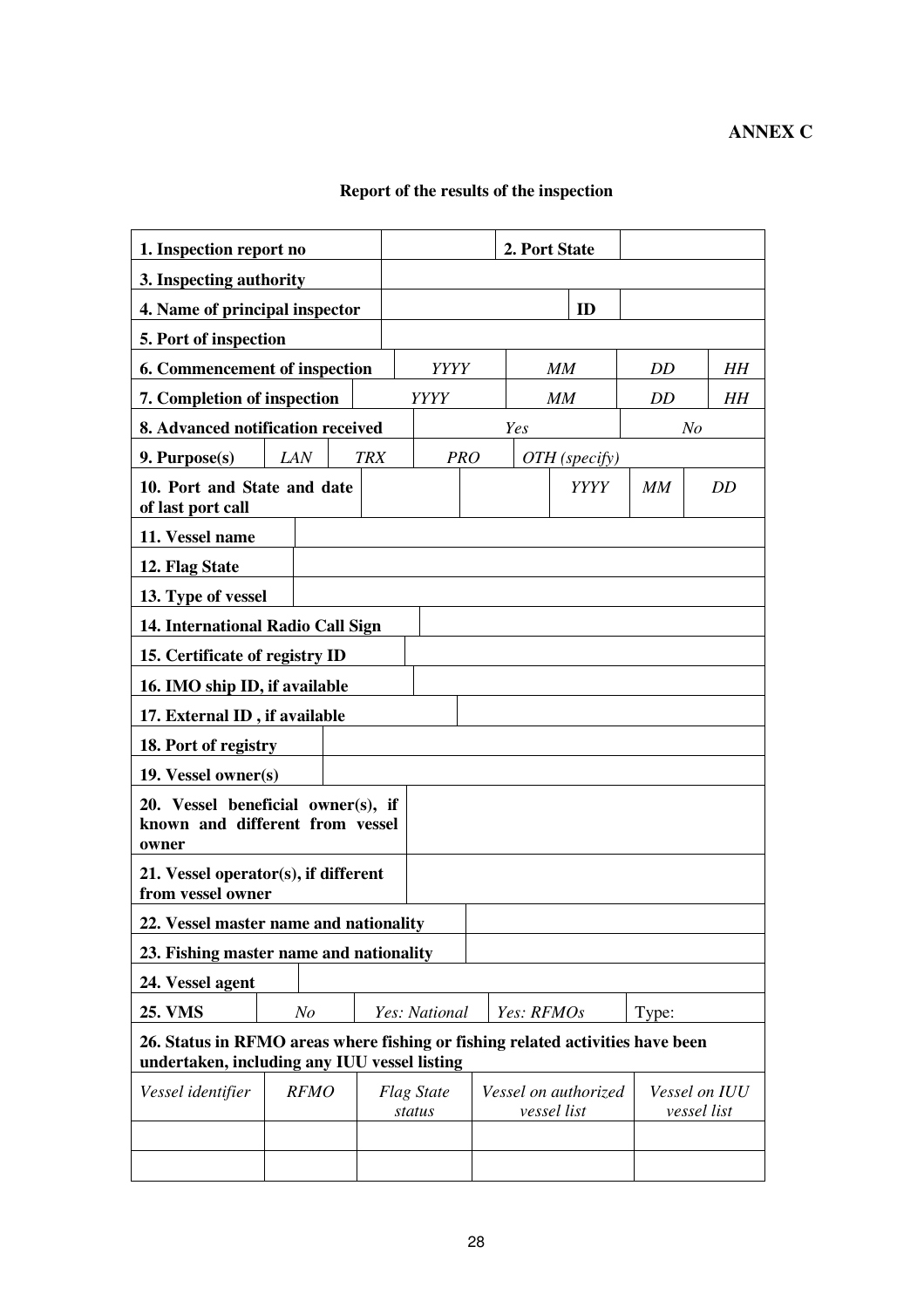|                                                                                                           |  |  | 27. Relevant fishing authorization(s)                  |                      |  |                      |                       |                        |                                                                            |          |  |
|-----------------------------------------------------------------------------------------------------------|--|--|--------------------------------------------------------|----------------------|--|----------------------|-----------------------|------------------------|----------------------------------------------------------------------------|----------|--|
| <b>Identifier</b>                                                                                         |  |  | <i>Issued by</i>                                       | Validity             |  |                      |                       | <i>Fishing area(s)</i> | <i>Species</i>                                                             | Gear     |  |
|                                                                                                           |  |  |                                                        |                      |  |                      |                       |                        |                                                                            |          |  |
|                                                                                                           |  |  |                                                        |                      |  |                      |                       |                        |                                                                            |          |  |
|                                                                                                           |  |  | 28. Relevant transshipment authorization(s)            |                      |  |                      |                       |                        |                                                                            |          |  |
| <i>Identifier</i>                                                                                         |  |  |                                                        | <i>Issued by</i>     |  |                      |                       | Validity               |                                                                            |          |  |
| <i><u><b>Identifier</b></u></i>                                                                           |  |  |                                                        | <i>Issued by</i>     |  |                      |                       | Validity               |                                                                            |          |  |
|                                                                                                           |  |  | 29. Transshipment information concerning donor vessels |                      |  |                      |                       |                        |                                                                            |          |  |
| Name                                                                                                      |  |  | <b>Flag State</b>                                      | ID no.               |  | <b>Species</b>       |                       | Product<br>form        | Catch<br>area(s)                                                           | Quantity |  |
|                                                                                                           |  |  |                                                        |                      |  |                      |                       |                        |                                                                            |          |  |
|                                                                                                           |  |  |                                                        |                      |  |                      |                       |                        |                                                                            |          |  |
|                                                                                                           |  |  | 30. Evaluation of offloaded catch (quantity)           |                      |  |                      |                       |                        |                                                                            |          |  |
| Product<br><b>Species</b><br>form                                                                         |  |  | Catch<br>area(s)                                       | Quantity<br>declared |  |                      | Quantity<br>offloaded |                        | Difference between quantity<br>declared and quantity<br>determined, if any |          |  |
|                                                                                                           |  |  |                                                        |                      |  |                      |                       |                        |                                                                            |          |  |
|                                                                                                           |  |  |                                                        |                      |  |                      |                       |                        |                                                                            |          |  |
|                                                                                                           |  |  | 31. Catch retained onboard (quantity)                  |                      |  |                      |                       |                        |                                                                            |          |  |
| Product<br><b>Species</b><br>form                                                                         |  |  | Catch<br>area(s)                                       | Quantity<br>declared |  | Quantity<br>retained |                       |                        | Difference between quantity<br>declared and quantity<br>determined, if any |          |  |
|                                                                                                           |  |  |                                                        |                      |  |                      |                       |                        |                                                                            |          |  |
|                                                                                                           |  |  |                                                        |                      |  |                      |                       |                        |                                                                            |          |  |
| documentation                                                                                             |  |  | 32. Examination of logbook(s) and other                |                      |  | Yes                  | N <sub>O</sub>        |                        | <b>Comments</b>                                                            |          |  |
| documentation scheme(s)                                                                                   |  |  | 33. Compliance with applicable catch                   |                      |  | Yes                  | N <sub>O</sub>        |                        | <i>Comments</i>                                                            |          |  |
| information scheme(s)                                                                                     |  |  | 34. Compliance with applicable trade                   |                      |  | Yes                  | No                    |                        | <i>Comments</i>                                                            |          |  |
| 35. Type of gear used                                                                                     |  |  |                                                        |                      |  |                      |                       |                        |                                                                            |          |  |
| 36. Gear examined in<br>of Annex B                                                                        |  |  | accordance with paragraph e)                           | Yes                  |  | <b>Comments</b>      |                       |                        |                                                                            |          |  |
| 37. Findings by inspector $(s)$                                                                           |  |  |                                                        |                      |  |                      |                       |                        |                                                                            |          |  |
|                                                                                                           |  |  |                                                        |                      |  |                      |                       |                        |                                                                            |          |  |
| 38.<br>infringement(s) noted including reference to relevant<br><b>Apparent</b><br>legal<br>instrument(s) |  |  |                                                        |                      |  |                      |                       |                        |                                                                            |          |  |

Π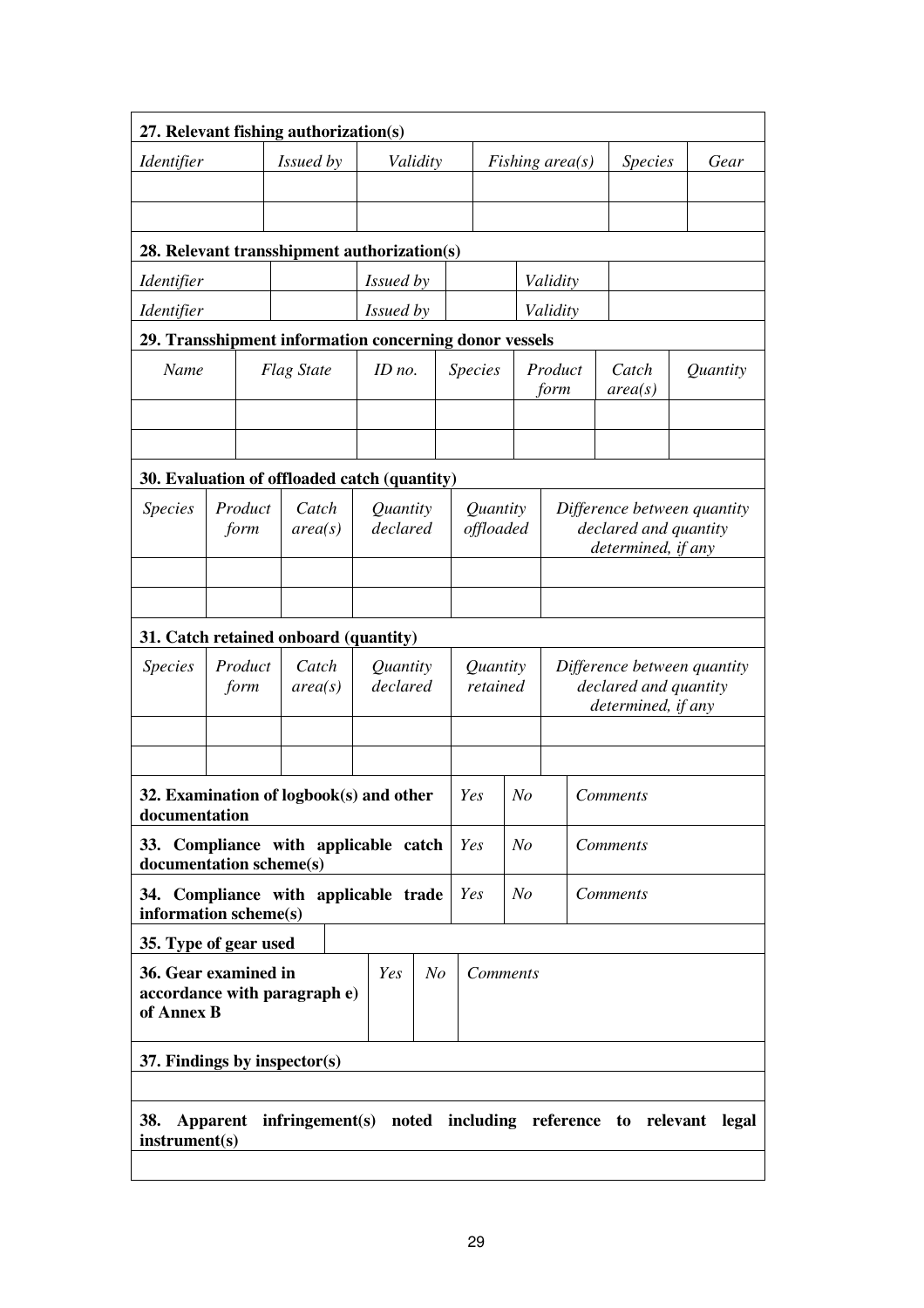| 39. Comments by the master |  |  |  |  |  |
|----------------------------|--|--|--|--|--|
|                            |  |  |  |  |  |
| 40. Action taken           |  |  |  |  |  |
|                            |  |  |  |  |  |
| 41. Master's signature     |  |  |  |  |  |
|                            |  |  |  |  |  |
| 42. Inspector's signature  |  |  |  |  |  |
|                            |  |  |  |  |  |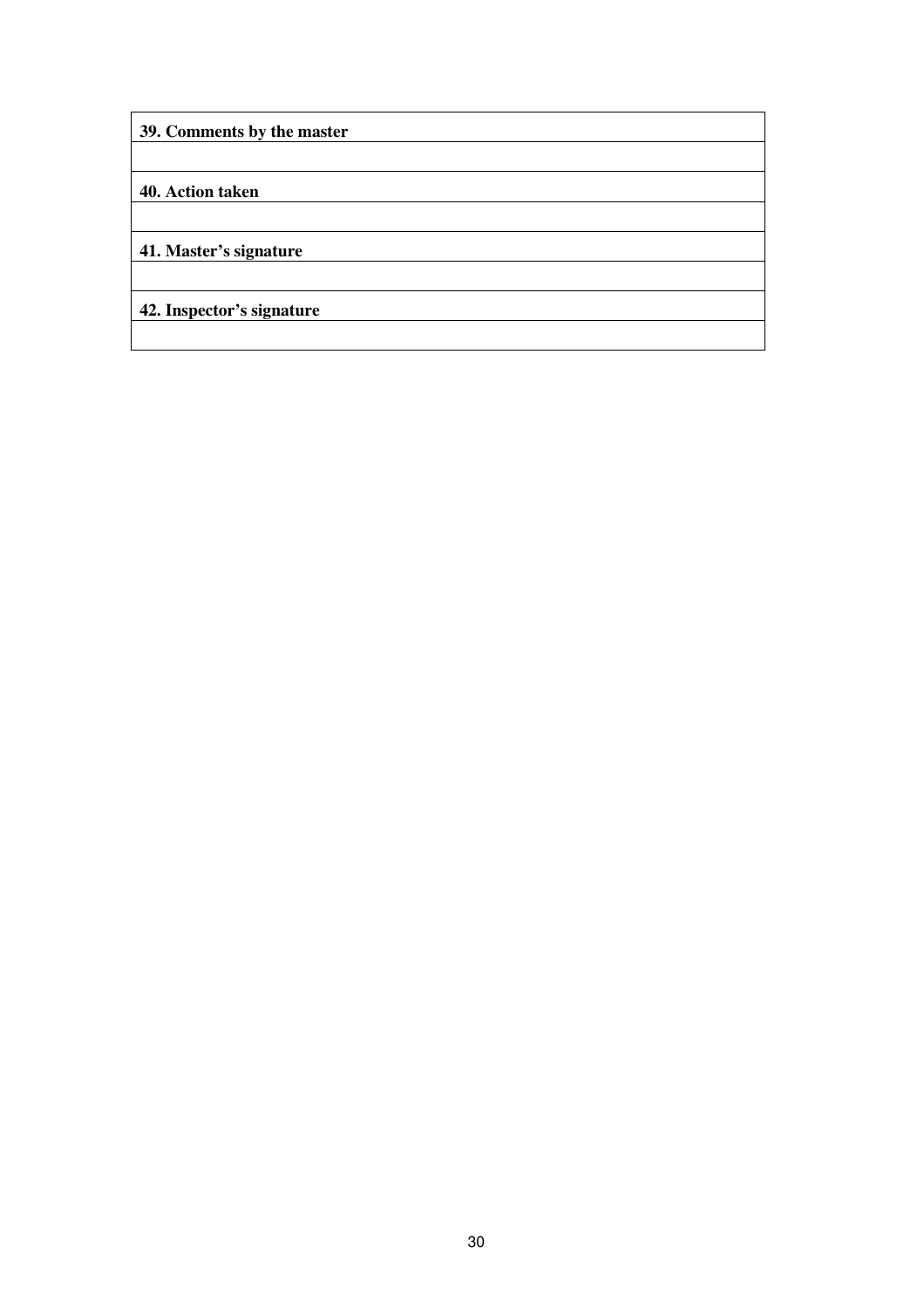#### **ANNEX D**

#### **Information systems on port State measures**

In implementing this Agreement, each Party shall:

- a) seek to establish computerized communication in accordance with Article 16;
- b) establish, to the extent possible, websites to publicize the list of ports designated in accordance with Article  $\overline{7}$  and the actions taken in accordance with the relevant provisions of this Agreement;
- c) identify, to the greatest extent possible, each inspection report by a unique reference number starting with 3-alpha code of the port State and identification of the issuing agency;
- d) utilize, to the extent possible, the international coding system below in Annexes A and C and translate any other coding system into the international system.

| countries/territories: | ISO-3166 3-alpha Country Code                  |
|------------------------|------------------------------------------------|
| species:               | ASFIS 3-alpha code (known as FAO 3-alpha code) |
| vessel types:          | ISSCFV code (known as FAO alpha code)          |
| gear types:            | ISSCFG code (known as FAO alpha code)          |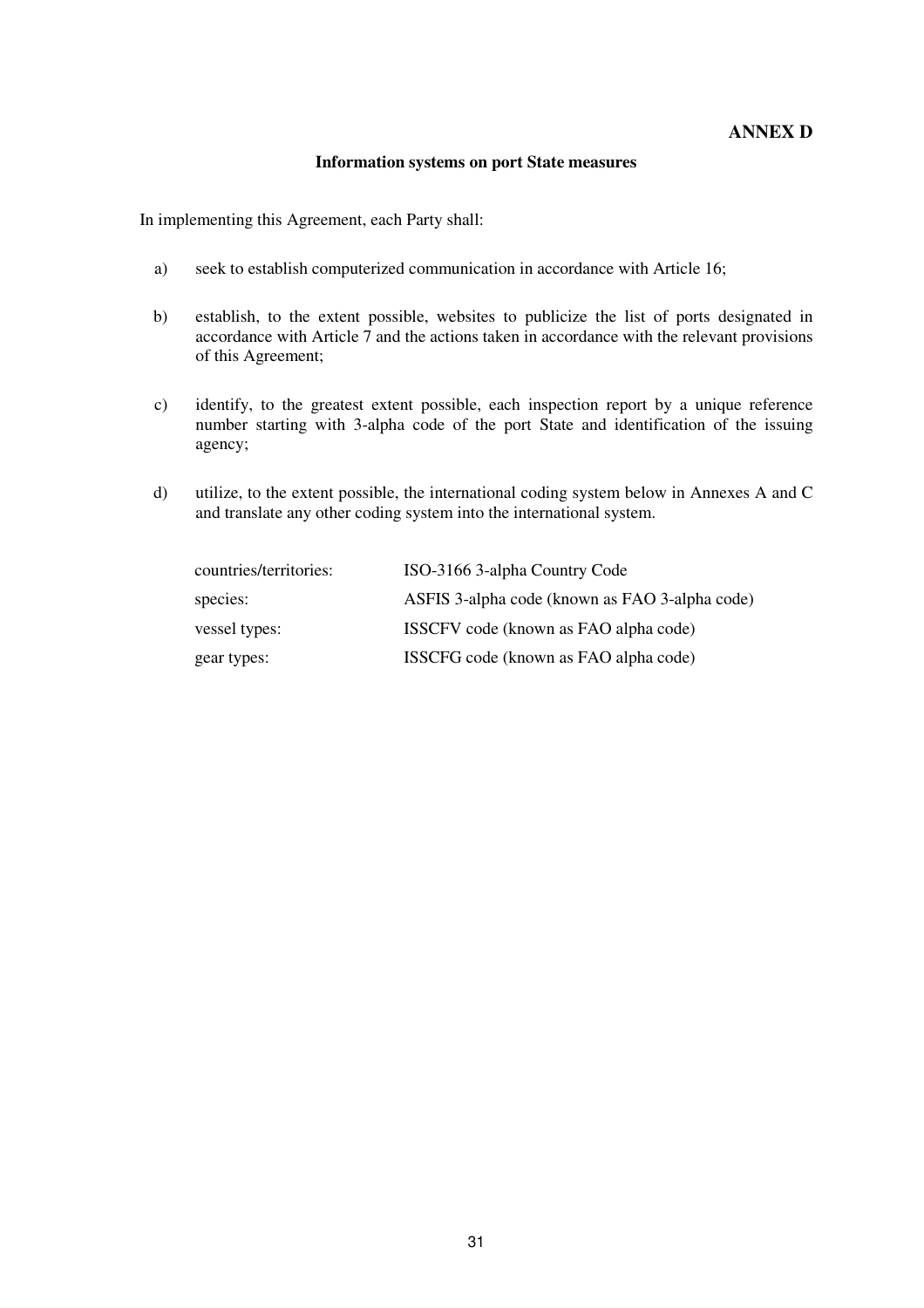#### **Guidelines for the training of inspectors**

Elements of a training programme for port State inspectors should include at least the following areas:

- 1. Ethics;
- 2. Health, safety and security issues;
- 3. Applicable national laws and regulations, areas of competence and conservation and management measures of relevant RFMOs, and applicable international law;
- 4. Collection, evaluation and preservation of evidence;
- 5. General inspection procedures such as report writing and interview techniques;
- 6. Analysis of information, such as logbooks, electronic documentation and vessel history (name, ownership and flag State), required for the validation of information given by the master of the vessel;
- 7. Vessel boarding and inspection, including hold inspections and calculation of vessel hold volumes;
- 8. Verification and validation of information related to landings, transshipments, processing and fish remaining onboard, including utilizing conversion factors for the various species and products;
- 9. Identification of fish species, and the measurement of length and other biological parameters;
- 10. Identification of vessels and gear, and techniques for the inspection and measurement of gear;
- 11. Equipment and operation of VMS and other electronic tracking systems; and
- 12. Actions to be taken following an inspection.